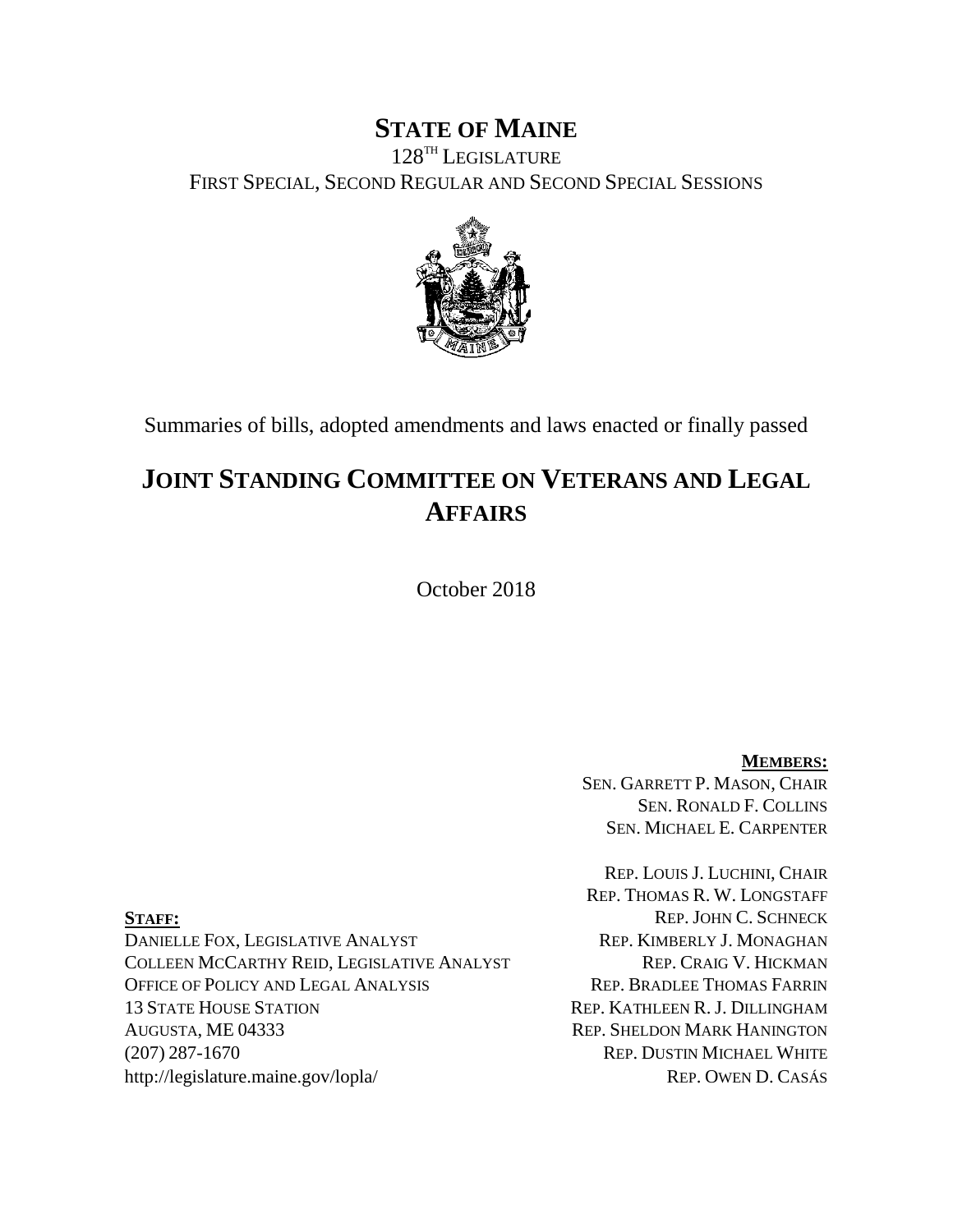#### LD 31 **RESOLUTION, Proposing an Amendment to the Constitution of Maine <b>Died Between Houses To Require That Signatures on a Direct Initiative of Legislation Come from Each Congressional District**

| Sponsor(s)       | Committee Report | Amendments Adopted |  |
|------------------|------------------|--------------------|--|
| <b>ESPLING E</b> | OTP-AM           | H-572              |  |
| DIAMOND B        | ONTP             |                    |  |

This bill was reported out of committee and then recommitted to the committee in the First Regular Session of the 128th Legislature, and then carried over to the Second Regular Session.

This resolution proposes to amend the Constitution of Maine to require that the signatures on a petition to directly initiate legislation be of voters from each of the State's two congressional districts and that the number of signatures from each congressional district be not less than 10% of the total vote for Governor cast in that congressional district in the previous gubernatorial election. This resolution provides that, if the required votes are cast in favor of the proposed amendment to the Constitution, the proposed amendment becomes part of the Constitution on March 1, 2018 instead of on the date of the Governor's proclamation.

#### **Committee Amendment "B" (H-572)**

This amendment makes a technical change to the resolution regarding the effective date of the proposed amendment to the Constitution of Maine.

#### LD 85 An Act Regarding Public Service Berthing Vessels Licensed for the Sale **Died On Adjournment of Liquor**

| Sponsor(s) | Committee Report | Amendments Adopted |  |
|------------|------------------|--------------------|--|
| MIRAMANT D | OTP-AM           | $S-11$             |  |
| KUMIEGA W  |                  |                    |  |

This bill was reported out of committee in the First Regular Session of the 128th Legislature and then carried over to the Second Regular Session on the Special Appropriations Table. This bill was again carried over, still on the Special Appropriations Table, from the Second Regular Session to the next special session by joint order, S.P. 748.

This bill authorizes the Department of Administrative and Financial Services, Bureau of Alcoholic Beverages and Lottery Operations to issue licenses to public service berthing vessels for the sale of spirits, wine and malt liquor on overnight voyages of at least one night. The bill establishes requirements and fees for such licensing.

#### **Committee Amendment "A" (S-11)**

This amendment replaces the bill. Like the bill, the amendment provides for a definition of public service berthing vessel. Unlike the bill, the amendment does not establish a separate license for a public service berthing vessel but rather makes the vessel eligible for a Class V liquor license that permits the sale of spirits, wine and malt liquor to passengers of the vessel. It also provides that the license may be issued for a single event or voyage. Like the bill, the amendment requires that the vessel acquire municipal approval to sell liquor on board the vessel to passengers while the vessel is docked. The amendment also makes a provision for storage of liquor to be sold by the licensed vessel and requires that records be maintained for each event when the licensed vessel sells liquor to passengers.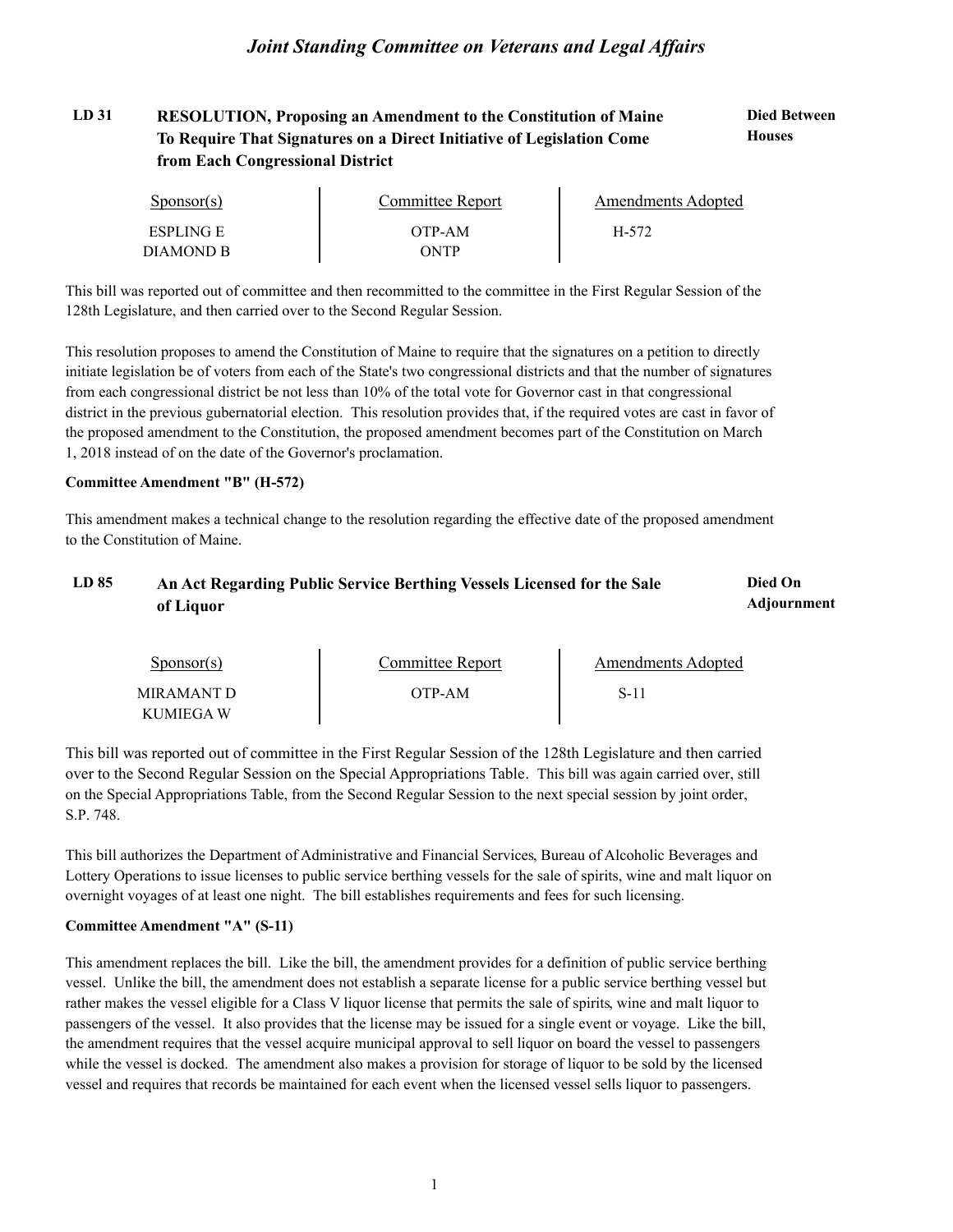#### LD 792 An Act To Authorize Funding for Transitional Housing for Women **Died On Adjournment Veterans and Their Families**

| Sponsor(s)      | Committee Report | Amendments Adopted |  |
|-----------------|------------------|--------------------|--|
| <b>SHEATS B</b> | OTP-AM           | H-58               |  |
| CARPENTER M     | ONTP             |                    |  |

This bill was reported out of committee in the First Regular Session of the 128th Legislature and then carried over to the Second Regular Session on the Special Appropriations Table. This bill was again carried over, still on the Special Appropriations Table, from the Second Regular Session to the next special session by joint order, S.P. 748.

This bill provides a one-time General Fund appropriation in fiscal year 2017-18 to the Department of Defense, Veterans and Emergency Management for the Betsy Ann Ross House of Hope to provide suitable housing for women veterans in transition and their families.

#### **Committee Amendment "A" (H-58)**

This amendment incorporates a fiscal note.

#### **LD 1201 Died Between An Act To Authorize Tribal Gaming**

**Houses**

| $S_{\text{DODSOT}}(s)$ | Committee Report | Amendments Adopted |
|------------------------|------------------|--------------------|
| COLLINGS B             | ONTP             |                    |
| JACKSON T              | OTP-AM           |                    |

This bill was carried over from the First Regular Session to the Second Regular Session of the 128th Legislature.

This bill authorizes the Department of Public Safety, Gambling Control Board to accept applications for a casino operator license from federally recognized Indian tribes in the State. A license issued to a federally recognized Indian tribe would authorize operation of table games and up to an aggregate total of 1,500 slot machines at multiple facilities on land owned by the tribe. The bill provides that casinos operated by federally recognized Indian tribes are exempt from the requirement that a newly licensed casino may not be within 100 miles of an existing casino or slot machine facility. It also provides that the Gambling Control Board may not license a new casino, slot machine facility or other gambling facility or authorize expansion of existing casinos until all federally recognized Indian tribes have been licensed to operate a casino. The bill establishes a distribution rate of 25% of net slot machine income and 16% of net table game income for casinos operated by federally recognized Indian tribes. The slot machine income and table game income is deposited to the General Fund.

#### **Committee Amendment "A" (H-697)**

This amendment makes the following changes to the bill.

1. Rather than allowing each federally recognized Indian tribe in the State to operate a casino, it allows one legal entity, referred to as a joint tribal entity, the ownership of which is held equally, either jointly or in common, by the Passamaquoddy Tribe, the Penobscot Nation, the Aroostook Band of Micmacs and the Houlton Band of Maliseet Indians, to apply for and receive a license to operate a casino.

2. It specifies that, as a condition of a joint tribal entity's receiving a license, a casino must be located: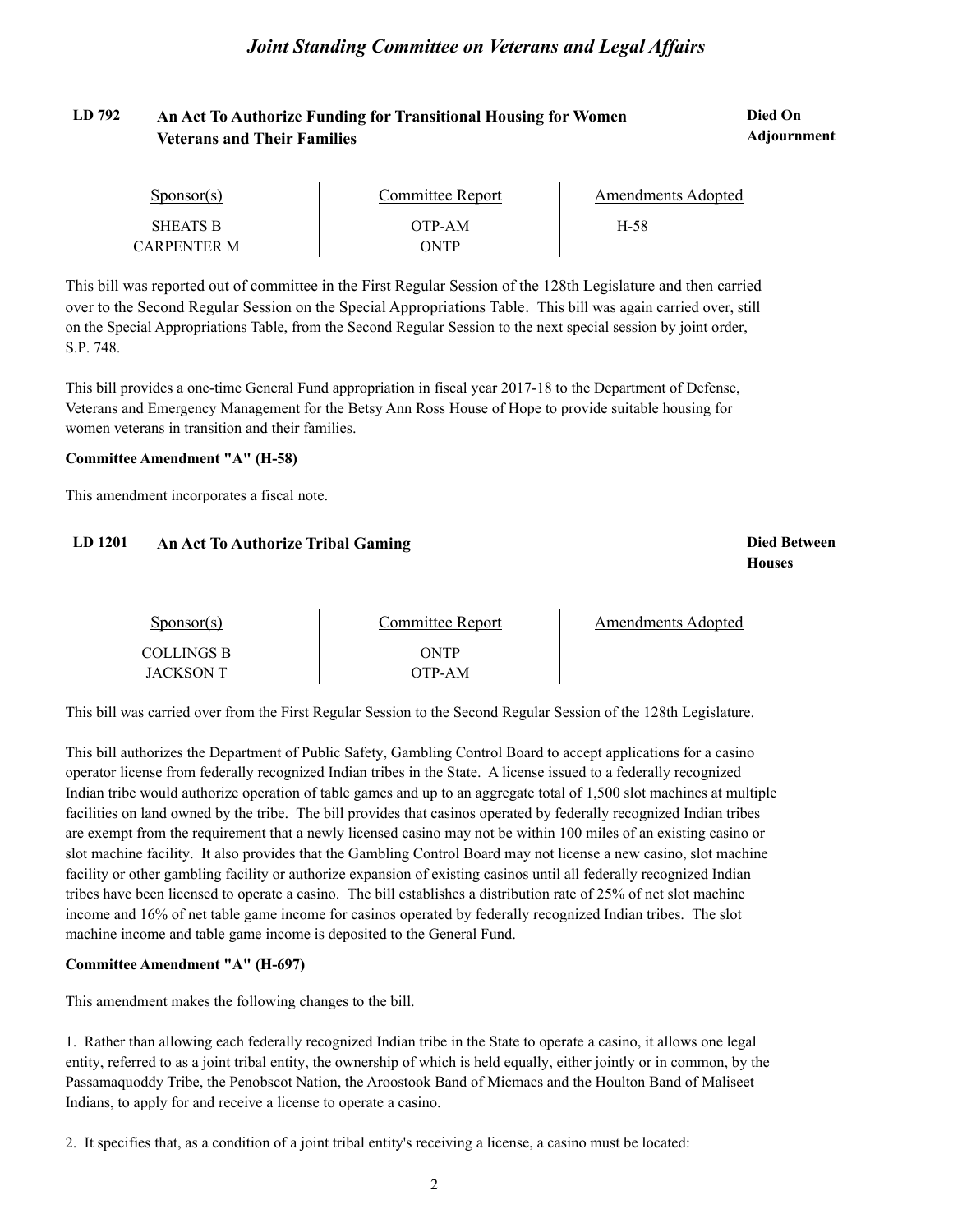A. On land that on January 1, 2018 was owned by the Passamaquoddy Tribe, the Penobscot Nation, the Aroostook Band of Micmacs or the Houlton Band of Maliseet Indians or land held in trust by the United States or by any other person or entity for the Passamaquoddy Tribe, the Penobscot Nation, the Aroostook Band of Micmacs or the Houlton Band of Maliseet Indians;

B. On land located in the unorganized territory; or

C. On land in a municipality and that municipality approves of the operation of the casino in that municipality, either by vote of its legislative body or in a referendum of the voters of the municipality.

3. It exempts a casino licensed to a joint tribal entity from the provision in current law that prohibits a new casino or slot machine facility from being located within 100 miles of an existing casino or slot machine facility. The amendment provides that a casino licensed to a joint tribal entity may not be located within 50 miles of an existing facility.

4. The amendment provides that a change in the composition of a joint tribal entity does not invalidate a casino license issued to the entity as long as the change occurs no sooner than six months after the license is issued and the entity still consists of at least two federally recognized Indian tribes in the State who own equal shares of the entity in its entirety.

5. Finally, the amendment changes the provision in current law that states that distributions of net slot machine revenue from the casino located in Oxford County to the Penobscot Nation and the Passamaquoddy Tribe revert to the operator if one or both operate or receive distributions from a newly licensed casino. The amendment provides that the distribution of that slot machine revenue would instead be deposited into the General Fund if either the Penobscot Nation or the Passamaquoddy Tribe operated or received distributions from a newly licensed casino.

## **LD 1204 An Act Regarding Absentee Voting by Residents of Nursing Homes and PUBLIC 433 Other Residential Care Facilities**

| Sponsor(s)   | Committee Report | Amendments Adopted |  |
|--------------|------------------|--------------------|--|
| TIMBERLAKE J | )TP-AM           | H-494              |  |

This bill was reported out of committee in the First Regular Session of the 128th Legislature and then carried over to the Second Regular Session on the Special Appropriations Table. This bill was carried over, still on the Special Appropriations Table, from the Second Regular Session to the next special session by joint order S.P. 748.

This bill amends the law governing the issuance of absentee ballots to a voter who is a resident of a nursing home, a residential care facility or an assisted housing program. The bill prohibits a municipal clerk from issuing an absentee ballot to an immediate family member or a third person for a voter who has granted another person power of attorney and who is receiving medical care due to dementia unless the clerk acquires the consent of the person who has been granted power of attorney. The bill also prohibits a municipal clerk, when facilitating absentee voting at a nursing home, a residential care facility or an assisted housing program, from issuing an absentee ballot to a voter who has granted power of attorney to another person and who is receiving medical care due to dementia unless the clerk acquires the consent of the person who has been granted power of attorney.

#### **Committee Amendment "A" (H-494)**

This amendment replaces the bill, which proposes to prohibit the issuance of absentee ballots at nursing and residential care facilities to certain residents who have granted another person power of attorney in the absence of consent of that person who has been granted power of attorney. The amendment instead requires that the municipal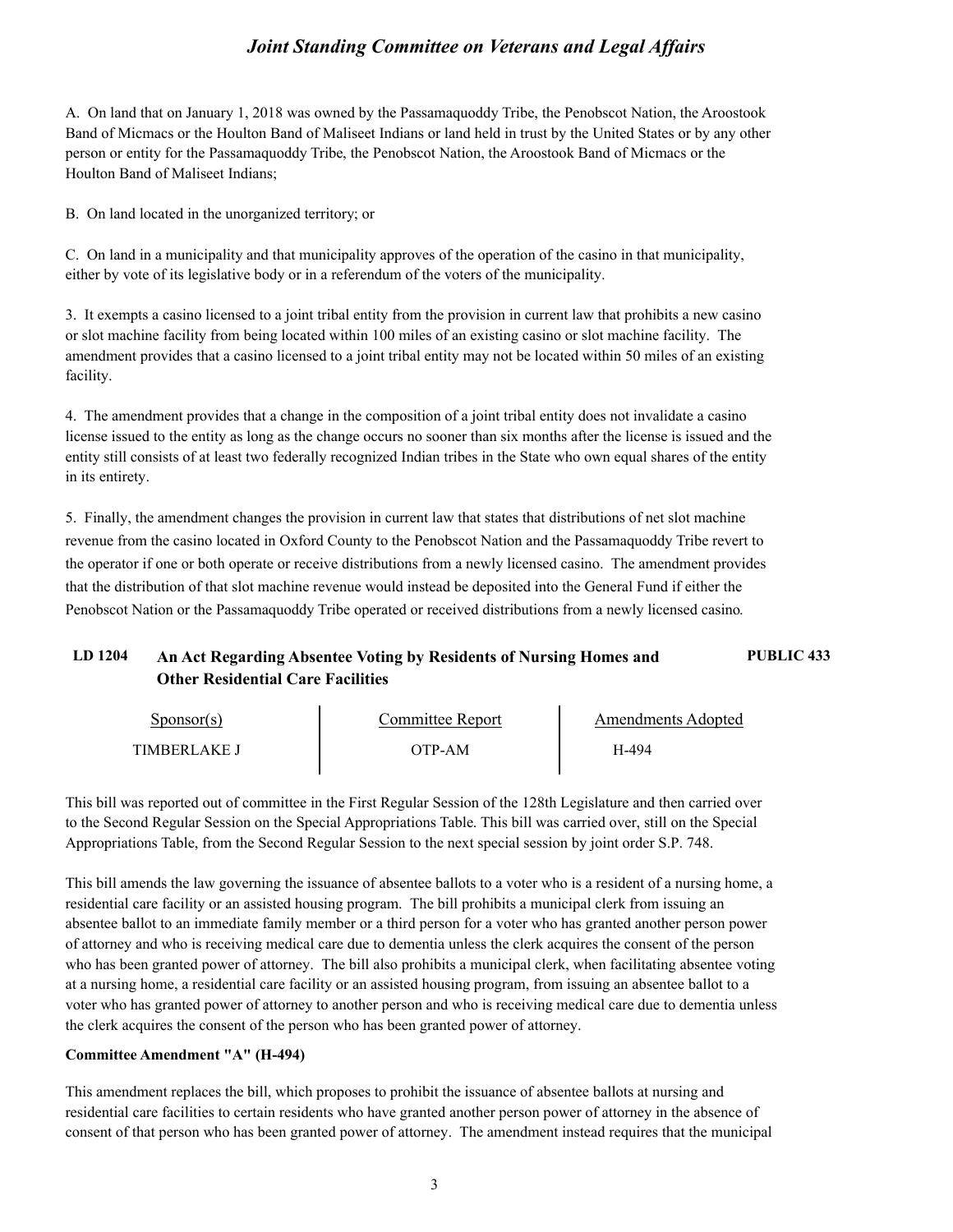clerk post notice of the date and time when absentee voting will be conducted at a licensed facility and requires the licensed facility to notify the contact person or persons, if any, for each resident at the facility that absentee voting will be conducted.

#### **Enacted Law Summary**

Public Law 2017, chapter 433 amends the law governing the issuance of absentee ballots to a voter who is a resident of a licensed nursing home, residential care facility or assisted housing program. This law requires that the municipal clerk post notice of the date and time when absentee voting will be conducted at a licensed facility and requires the licensed facility to notify the contact person or persons, if any, for each resident at the facility that absentee voting will be conducted.

## **LD 1554 Resolve, Authorizing Claire Dean Perry and the Estate of William Dean Veto Sustained To Bring Suit Against the Surety Obtained by the Department of Health and Human Services in Its Capacity as Public Conservator**

| Sponsor(s)            | Committee Report | Amendments Adopted       |  |
|-----------------------|------------------|--------------------------|--|
| <b>BEEBE-CENTER P</b> | OTP-AM-          | H-365                    |  |
|                       |                  | <b>HAMPER J</b><br>S-513 |  |

This resolve was reported out of committee in the First Regular Session of the 128th Legislature and then carried over to the Second Regular Session on the Special Appropriations Table. This resolve was again carried over, still on the Special Appropriations Table, from the Second Regular Session to the next special session by joint order S.P. 748.

This resolve authorizes Claire Dean Perry and the estate of William Dean to bring suit against the surety bond that was obtained by the Department of Health and Human Services in the department's capacity as public conservator or public guardian of William Dean and that was filed with the Probate Court pursuant to the Maine Revised Statutes, Title 18-A, section 5-611. This resolve constitutes a waiver of the State's defense of sovereign immunity.

#### **Committee Amendment "A" (H-365)**

This amendment clarifies that the surety for the State may not assert the defense of immunity in any proceeding authorized by the resolve and filed with the Probate Court. The amendment also adds an appropriations and allocations section.

#### **Senate Amendment "A" To Committee Amendment "A" (S-513)**

This amendment removes the funding for a court settlement.

#### LD 1568 An Act To Require That Principals of Corporations Remain the Same **Died On Adjournment for a Specified Number of Years for the Corporation To Be Eligible for a Casino License**

| $S_{\text{ponsor}}(s)$ | Committee Report | Amendments Adopted |  |
|------------------------|------------------|--------------------|--|
| <b>COLLINS R</b>       |                  |                    |  |
| SCHNECK J              |                  |                    |  |

This bill was carried over from the First Regular Session of the 128th Legislature to the Second Regular Session. This bill was again carried over from the Second Regular Session to the next special session by joint order S.P. 748.

Current law prohibits the transfer or assignment of a casino operator license. This bill requires that a corporation applying for a license must have had the same principal officers for at least five years prior to the issue of that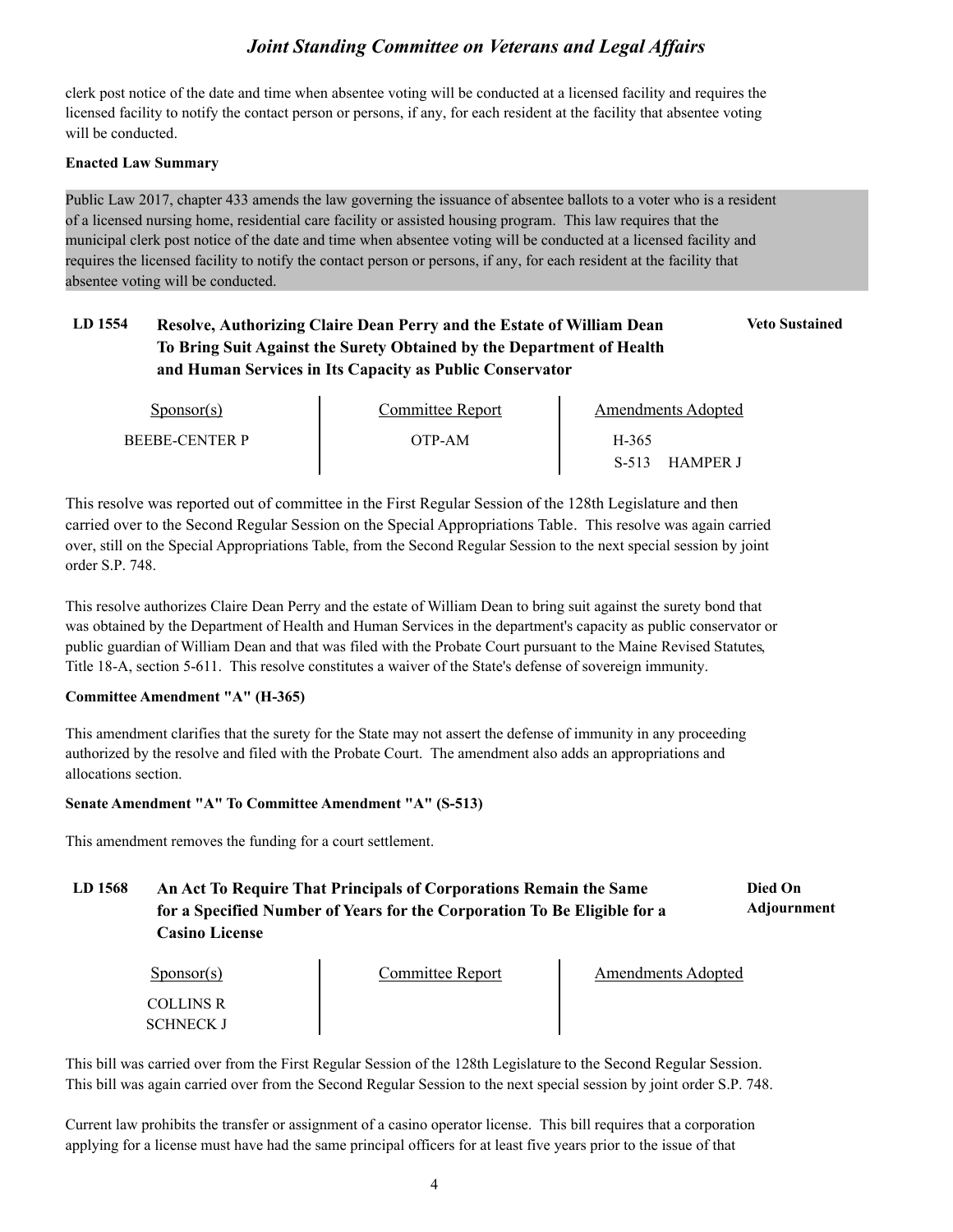license and must retain those officers for at least 10 years after the issue or renewal of the license. This bill was not reported out of committee.

### LD 1590 An Act Authorizing the Aroostook Band of Micmacs and the Houlton **Produce Accepted Majority Band of Maliseet Indians To Benefit from the Operation of an Existing Casino**

| Sponsor(s)         | Committee Report | Amendments Adopted |
|--------------------|------------------|--------------------|
| <b>CARPENTER M</b> | ONTP             |                    |
| TALBOT ROSS R      | OTP-AM           |                    |

This bill was carried over from the First Regular Session to the Second Regular Session of the 128th Legislature.

Current law requires that 4% of the net slot machine income from the casino in Oxford be distributed to the tribal governments of the Penobscot Nation and the Passamaquoddy Tribe. This bill requires that this 4% of the net slot machine income be distributed to the tribal governments of the Penobscot Nation, the Passamaquoddy Tribe, the Houlton Band of Maliseet Indians and the Aroostook Band of Micmacs.

#### **Committee Amendment "A" (S-365)**

This amendment incorporates a fiscal note.

#### **LD 1646 An Act To Implement Ranked-choice Voting in 2021 PUBLIC 316**

#### Sponsor(s) ACKLEY K OTP-AM OTP-AM ONTP OTP-AM Committee Report Amendments Adopted H-568

This bill was carried over from the First Regular Session to the Second Regular Session of the 128th Legislature.

This bill amends the ranked-choice voting law to bring it into compliance with the Constitution of Maine by applying the provisions of the law only to primary elections for the offices of United States Senator, United States Representative to Congress, Governor, State Senator and State Representative and general and special elections for the offices of United States Senator and United States Representative to Congress. The bill does not allow ranked-choice voting to be used for general and special elections for the offices of Governor, State Senator and State Representative unless an amendment to the Constitution of Maine, Article IV, Part First, Section 5, Article IV, Part Second, Sections 4 and 5 and Article V, Part First, Section 3 that authorizes the Legislature, by proper enactment, to determine the method by which the Governor and members of the State Senate and House of Representatives are elected is ratified.

The bill requires the Secretary of State to adopt routine technical rules for the administration of ranked-choice voting, including the administration of recounts.

#### **Committee Amendment "B" (H-568)**

This amendment delays the implementation of ranked-choice voting until elections held after December 1, 2021. This amendment provides that the laws governing ranked-choice voting are repealed unless the Constitution of Maine is amended to authorize the Legislature to determine the method by which the Governor and members of the Legislature are elected. The amendment requires the Secretary of State to submit a report on the implementation of ranked-choice voting to the joint standing committee of the Legislature having jurisdiction over election matters no

**(ONTP) Report**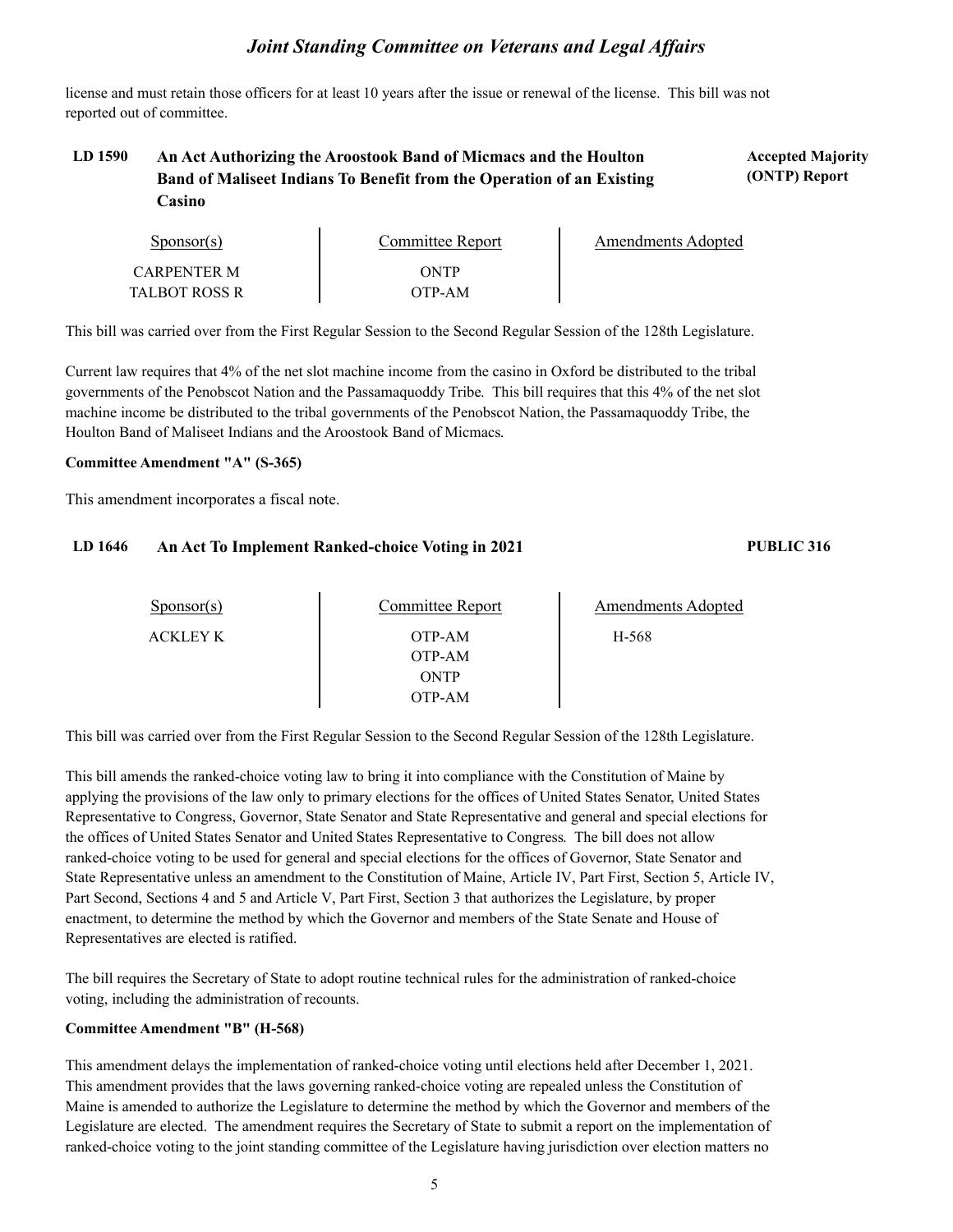later than January 2, 2019.

#### **Enacted Law Summary**

Public Law 2017, chapter 316 amends the law governing the method of determining the results of elections using ranked-choice voting. It repeals the definition of "offices elected by ranked-choice voting" and replaces it with a definition of "elections determined by ranked-choice voting." It also clarifies existing law that requires ballots to be counted by election clerks under the supervision of the warden, by providing an exception for elections determined by ranked-choice voting.

Chapter 316 directs the Secretary of State to adopt routine technical rules for the proper and efficient administration of elections to be determined by ranked-choice voting, which must include, at a minimum, procedures for conducting recounts. It also requires the Secretary of State to submit a report on the implementation of ranked-choice voting by January 2, 2019.

Chapter 316 provides that the implementation of ranked-choice voting is delayed until elections held after December 1, 2021 and clarifies that the winner of a primary election held before that date is the candidate who receives a plurality of the votes cast for nomination to that office. Primaries held after December 1, 2021 are determined by ranked-choice voting.

Finally, chapter 316 imposes a contingent repeal on the use of ranked-choice voting for elections. It states that unless the voters of the State, prior to December 2021, ratify an amendment to the Constitution of Maine authorizing the Legislature, by proper enactment, to determine the method by which the Governor, members of the State Senate and House of Representatives are elected, the sections of statute that authorize the implementation of ranked-choice voting are repealed.

Portions of Public Law 2017, chapter 316 were suspended on November 6, 2017 upon the filing of an application for a people's veto pursuant to Article IV, Part Third, Section 17 of the Constitution of Maine. The date of the people's veto referendum election was June 12, 2018.

## **LD 1693 An Act To Clarify the Law Governing the Separation of a Class A PUBLIC 324 Restaurant and an Off-premises Retail Licensee Located on the Same Premises**

| $S_{\text{ponsor}}(s)$        | Committee Report | Amendments Adopted |  |
|-------------------------------|------------------|--------------------|--|
| POULIOT M<br><b>MILLETT R</b> | ЭTР              |                    |  |

This bill clarifies that a provision of the liquor laws that requires complete separation, including supplies and inventory, of two retail liquor establishments at the same location does not apply to a manufacturing facility and a retail establishment at the same location.

#### **Enacted Law Summary**

Public Law 2017, chapter 324 clarifies that a provision of the liquor laws that requires complete separation, including supplies and inventory, of two retail liquor establishments at the same location does not apply to a manufacturing facility and a retail establishment at the same location.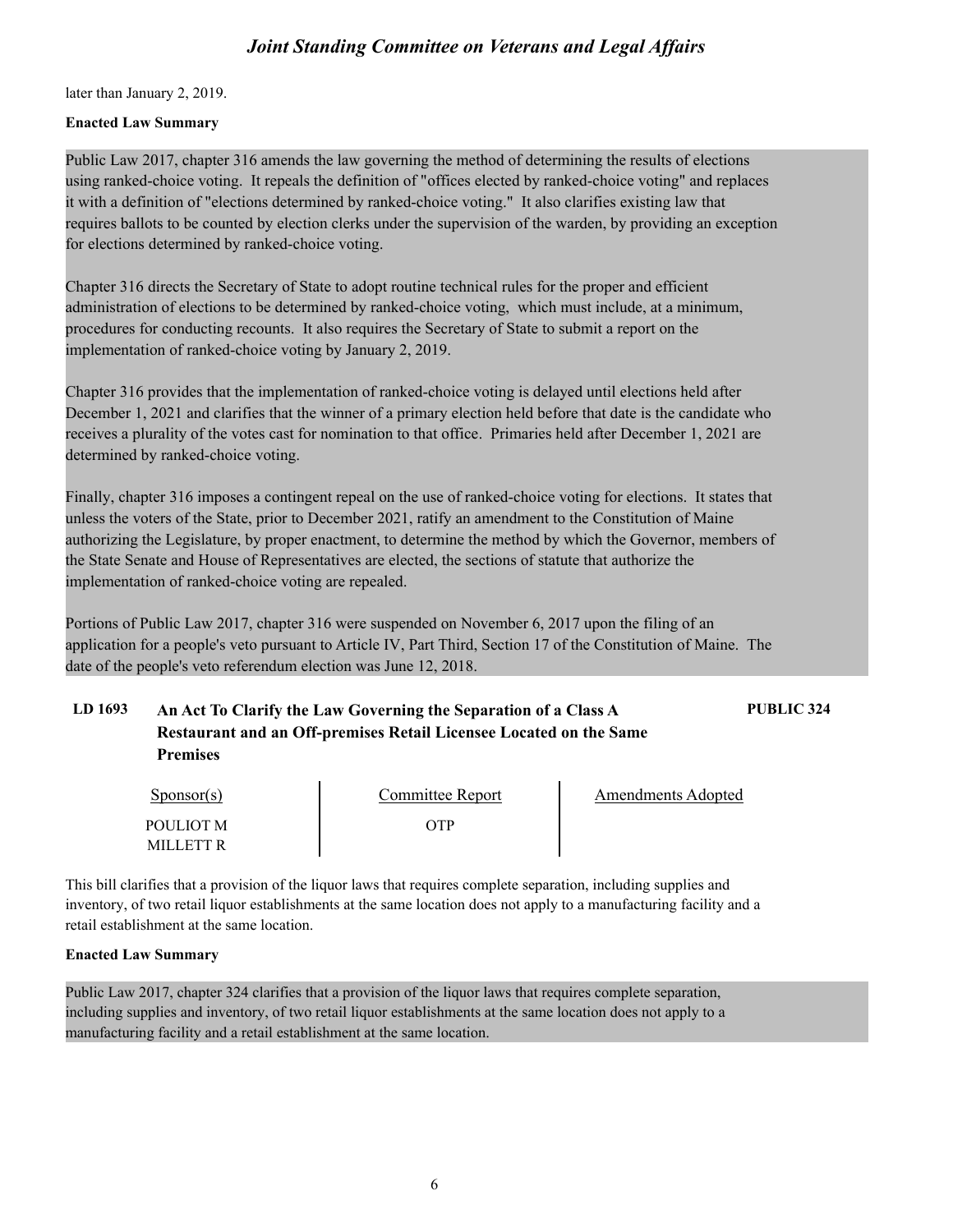#### **LD 1725 An Act To Ensure Stability for Certain Holders of Liquor Licenses PUBLIC 341**

| $S_{\text{ponsor}}(s)$ | Committee Report | Amendments Adopted |  |
|------------------------|------------------|--------------------|--|
| LUCHINI L              | OTP-AM           | H-585              |  |
| MASON G                |                  |                    |  |

This bill permanently prohibits the Department of Administrative and Financial Services, Bureau of Alcoholic Beverages and Lottery Operations from suspending, revoking or refusing to renew certain licenses for the manufacture or sale of liquor issued prior to June 1, 2017 based solely on a change in the bureau's interpretation of the terms "exclusively held" and "exclusively owned" or based solely on a conflict with the Maine Revised Statutes, Title 28-A, section 707, subsection 2, 3 or 4.

#### **Committee Amendment "A" (H-585)**

The bill establishes June 1, 2017 as the date before which certain liquor licensees must have been issued a license to be subject to the grandfathering provision in the bill. This amendment changes that date to January 1, 2018.

#### **Enacted Law Summary**

Public Law 2017 chapter 341 prohibits the Department of Administrative and Financial Services, Bureau of Alcoholic Beverages and Lottery Operations from suspending, revoking or refusing to renew certain licenses for the manufacture or sale of liquor issued prior to January 1, 2018 based solely on a change in the bureau's interpretation of the terms "exclusively held" and "exclusively owned" or based solely on a conflict with the Maine Revised Statutes, Title 28-A, section 707, subsection 2, 3 or 4.

#### **LD 1726 Died Between An Act To Amend the Laws Governing Elections**

**Houses**

| Sponsor(s)       | Committee Report | <b>Amendments Adopted</b> |
|------------------|------------------|---------------------------|
| <b>LUCHINI L</b> | OTP-AM<br>OTP-AM |                           |

This bill makes the following changes to the election laws.

1. It reduces the retention period for the receipt for certified copies of the incoming voting list from one year to six months.

2. It adds a retention period of six months for test ballots and documentation of testing.

3. It adds a deadline for an aggrieved person to appeal a decision of the registrar of voters regarding the person's voter registration.

4. It removes an obsolete requirement that primary and nomination petitions for the nomination of county commissioners must specify the term office.

5. It clarifies that county committee members residing within county commissioner districts make choices for county commissioner nominations for vacancies.

6. It provides that when two United States Senators are to be elected, the term of office sought by each candidate must be specified on the ballot.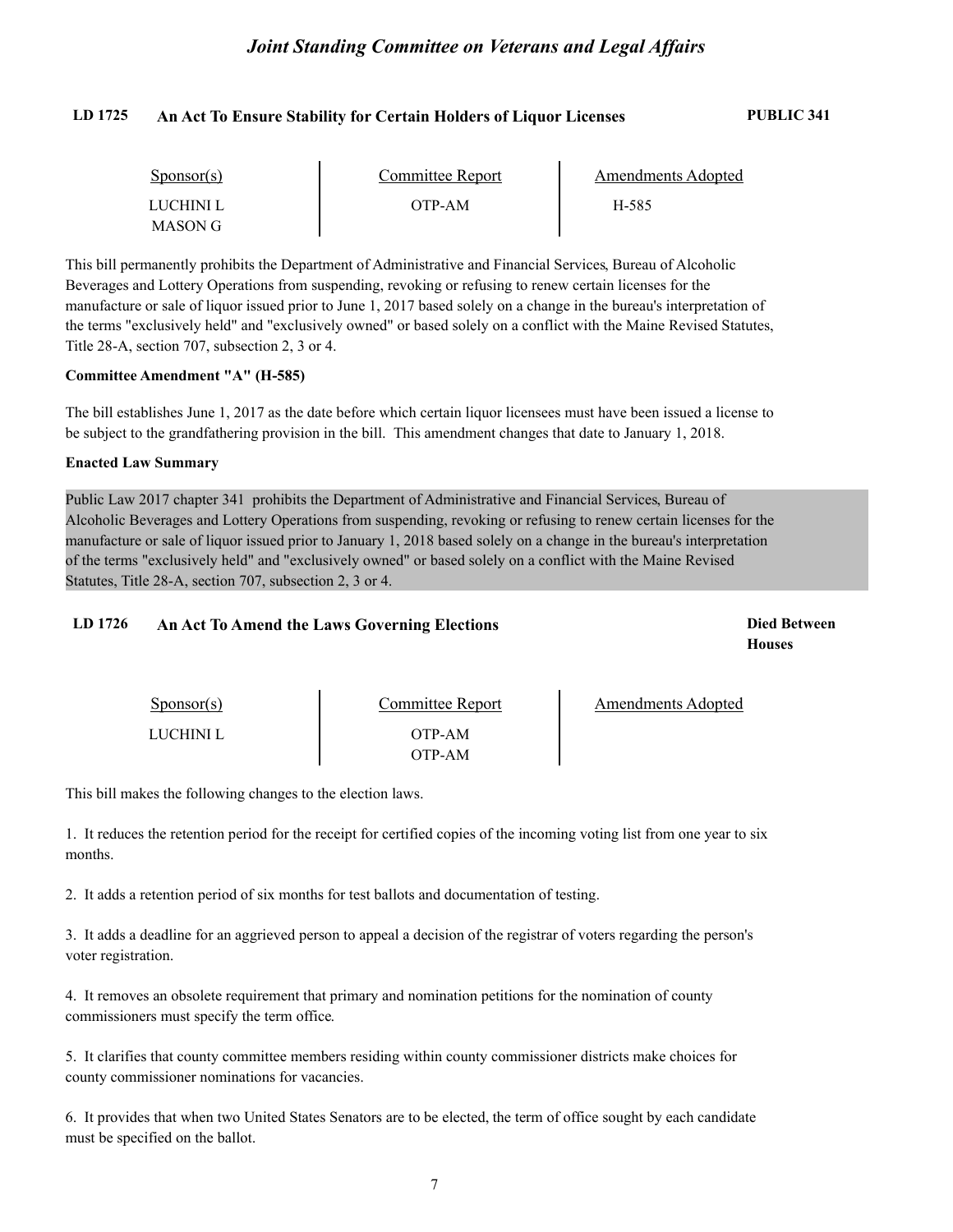7. It specifies acceptable formats for names of candidates for nomination to appear on a ballot.

8. It repeals the provision of law allowing for collection of signatures in the voting place.

9. It replaces the current restrictions on political activities occurring within 250 feet of the voting place on election day with new restrictions on both election-related and nonelection-related political and other activities within a designated zone that includes the building where the registrar's office is located when it is open, the voting place, public property within 50 feet of each entrance to the voting place and a 50-foot-wide pathway from the parking or drop-off areas to the entrances to the voting place. Candidates for any office that is on the ballot for the election that day may attend the voting place and orally communicate with voters only if they do so outside the designated zone. Exit polling, the collection of signatures for a candidate or a direct initiative of legislation or referendum and the conduct of charitable or other nonelection-related activities may occur only outside the designated zone. It also applies these restrictions to the municipal clerk's office during the time when absentee voting may be occurring.

10. It adds a new method for returning a voted absentee ballot to the municipal clerk.

11. It changes the manner by which the municipal clerk must give notice of the municipality's intent to process absentee ballots prior to election day.

12. It removes a provision regarding allowing another person to sign for the voter a direct initiative of legislation or a people's veto referendum petition.

13. It removes an incorrect reference to a notary public or other person authorized by law to administer oaths being able to certify petitions.

14. It decreases the public comment period regarding proposed ballot questions for direct initiatives from 30 days to 21 days.

15. It removes an incorrect reference to a census block in Augusta that was included in State Representative District 80 that already was correctly included in State Representative District 85.

16. It repeals a redundant section of the Maine Revised Statutes, Title 30-A that addresses the nomination petitions for county commissioners.

17. It clarifies that the municipal treasurer's statement that must accompany a question for ratification of a municipal bond issue either may be printed on the ballot or may be printed as a separate document that is made available to voters.

18. It corrects cross-references to repealed provisions of law.

#### **Committee Amendment "A" (H-683)**

This amendment, which is the majority report of the committee, removes the provisions in the bill that make changes to the laws governing political activities at the polling place. It also removes the provision of the bill that removes language that allows an authorized person to sign a petition for a direct initiative of legislation or a people's veto referendum on behalf of a voter at that voter's direction. The amendment removes a section in the bill that makes changes to the laws governing when a notary public or other person authorized to administer oaths is prohibited from administering an oath to a circulator of a petition for a direct initiative of legislation or people's veto referendum and replaces it with a new section. The new section provides that a notary public or other person authorized to administer oaths is not authorized to administer an oath to a circulator of a petition for a direct initiative of legislation or people's veto referendum petition if that notary public or other person has provided services to initiate or promote that direct initiative of legislation or people's veto referendum. Finally,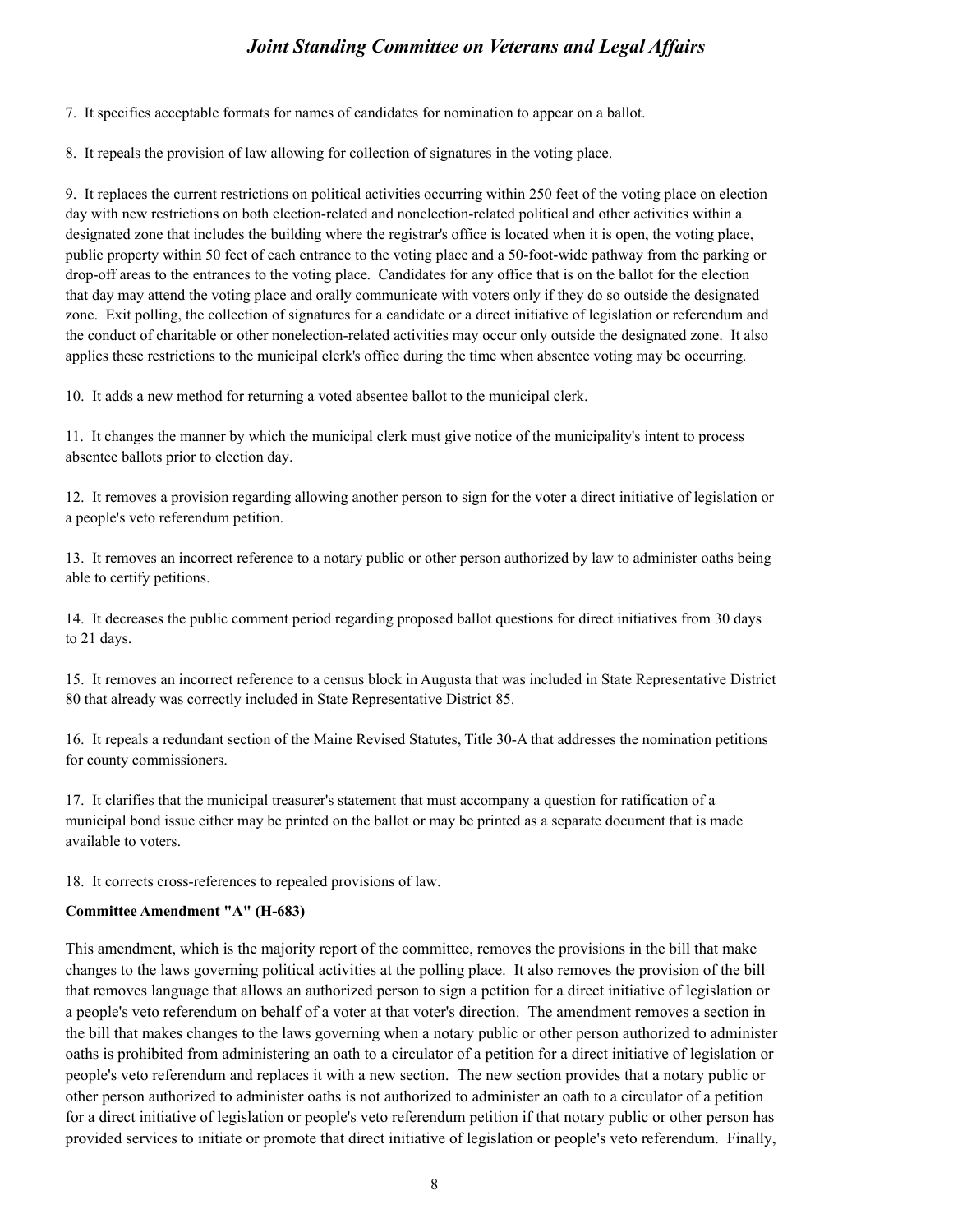the amendment makes changes to the deadlines governing submission of municipal official candidate nomination papers, municipal official candidate withdrawals and petitions for local option elections on the sale of liquor. These deadline changes make those provisions consistent with other deadlines enacted for similar submissions under Public Law 2017, chapter 248.

#### **Committee Amendment "B" (H-684)**

This amendment, which is the minority report of the committee, removes the provision in the bill that repeals the laws governing political activities at the voting place and instead amends those laws. The amendment limits to one person the number of people who may attend a voting place on behalf of a candidate to communicate with voters in the manner permitted under existing law. It provides that a person collecting signatures must do so outside of the voting place unless there is a separate room on the premises of the voting place that is not accessible from the area where voting occurs. It limits the number of signature collectors on any one measure, issue or candidate to two and states that no more that two persons who oppose that measure, issue or candidate for which signatures are being collected may be afforded access to the area. It limits the total number of measures, issues or candidates for which signatures may be collected to five.

The amendment removes a provision in the bill that permits the deposit of absentee ballots into a secured drop box accessible only by the municipal election clerk. It also removes a section in the bill that makes changes to the laws governing when a notary public or other person authorized to administer oaths is prohibited from administering an oath on a petition for a direct initiative of legislation or people's veto referendum and replaces it with a new section. The new section provides that a notary public or other person authorized by law to administer oaths is not authorized to administer an oath for a direct initiative of legislation or people's veto referendum petition if that person has provided services to initiate the measure or promote that direct initiative of legislation or people's veto referendum. Finally, the amendment makes changes to the deadlines governing submission of municipal official candidate nomination papers, municipal candidate withdrawals and petitions for local option votes on the sale of liquor. These deadline changes make those provisions consistent with other deadlines enacted for similar submissions under Public Law 2017, chapter 248.

The fiscal note on the amendment identifies a requirement that municipal election clerks provide informational materials to petition circulators describing the laws governing the solicitation of signatures at the voting place as a potential mandate. This requirement does not necessarily require the development of new materials, as a copy of relevant statutory sections governing solicitation of signatures at the voting place sufficiently satisfies the requirement. A municipality may choose to provide informational materials of the municipality's own creation but that is an optional method of compliance. Thus, the members of the committee on this report find that the provisions identified as a potential mandate do not necessitate additional expenditures from local revenue.

## **LD 1736 An Act To Broaden Educational Opportunities to Members of the Maine PUBLIC 419 National Guard and Provide Financial Assistance to Veterans**

| $S_{\text{PON}(\text{S})}$ | Committee Report | <b>Amendments Adopted</b> |
|----------------------------|------------------|---------------------------|
| THIBODEAU M                | OTP-AM           | S-445                     |
| POULIOT M                  |                  | H-748 LUCHINI L           |
|                            |                  | <b>FARRIN B</b><br>H-743  |

This bill was carried over on the Special Appropriations Table from the Second Regular Session to the next special session by joint order S.P. 748.

This bill broadens the tuition benefit program that is available to members of the Maine National Guard who attend a state postsecondary education institution to provide a tuition benefit for members who attend a private nonprofit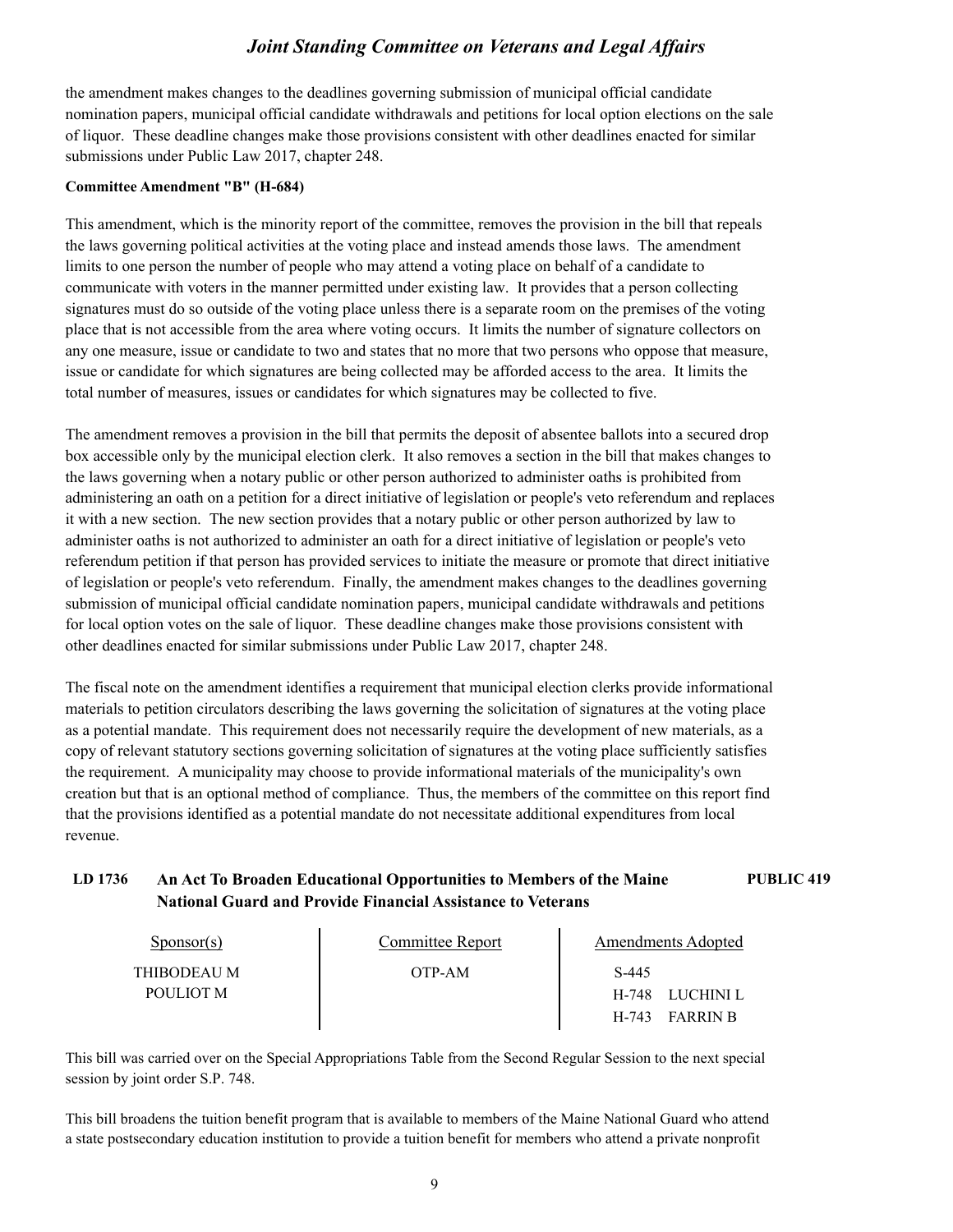postsecondary education institution in the State. The bill limits the tuition benefit at private nonprofit postsecondary education institutions to the tuition at the Maine Maritime Academy during the prior academic year.

#### **Committee Amendment "A" (S-445)**

This amendment replaces the bill. It repeals the provision in current law that allows the Department of Defense, Veterans and Emergency Management, Bureau of Maine Veterans' Services to provide veterans with temporary and emergency assistance and instead establishes the Veterans Temporary Assistance Fund and prescribes the purposes for which it may be used within the bureau. The amendment also provides ongoing funding for the Veterans Temporary Assistance Fund and the Maine National Guard Postsecondary Fund from the Liquor Operation Revenue Fund.

Like the bill, the amendment expands the Maine National Guard Education Assistance Program to include private nonprofit postsecondary education institutions as institutions where members of the Maine National Guard may receive a tuition benefit. It amends the definition of "state postsecondary education institution," which includes the University of Maine System, the Maine Maritime Academy and the Maine Community College System, to add private nonprofit postsecondary education institutions in the State that have registered with the Military Bureau. The amendment requires that private nonprofit postsecondary education institutions must register with the Military Bureau in order to take part in the Maine National Guard Education Assistance Program. In the amendment, the tuition benefit provided by a private nonprofit postsecondary education institution may not exceed the in-state tuition at the University of Maine at Orono for the previous academic year. The amendment also adds an appropriations and allocations section.

#### **House Amendment "B" To Committee Amendment "A" (H-748)**

This amendment removes the Liquor Operation Revenue Fund as the source of funding of the Veterans Temporary Assistance Fund and the Maine National Guard Postsecondary Fund. Instead, this amendment provides funding from the General Fund.

#### **House Amendment "A" To Committee Amendment "A" (H-743)**

This amendment includes the Maine Criminal Justice Academy in the list of institutions where members of the Maine National Guard may receive a tuition benefit.

#### **Enacted Law Summary**

Public Law 2017, chapter 419 repeals the provision in current law that allows the Department of Defense, Veterans and Emergency Management, Bureau of Maine Veterans' Services to provide veterans with temporary and emergency assistance and instead establishes the Veterans Temporary Assistance Fund and prescribes the purposes for which it may be used within the bureau. The law also provides ongoing funding for the Veterans Temporary Assistance Fund and the Maine National Guard Postsecondary Fund from the General Fund.

This law also expands the Maine National Guard Education Assistance Program to include the Maine Criminal Jutice Academy and private nonprofit postsecondary education institutions as institutions where members of the Maine National Guard may receive a tuition benefit. The law requires that private nonprofit postsecondary education institutions must register with the Military Bureau in order to take part in the Maine National Guard Education Assistance Program. Under this law, the tuition benefit provided by a private nonprofit postsecondary education institution may not exceed the in-state tuition at the University of Maine at Orono for the previous academic year.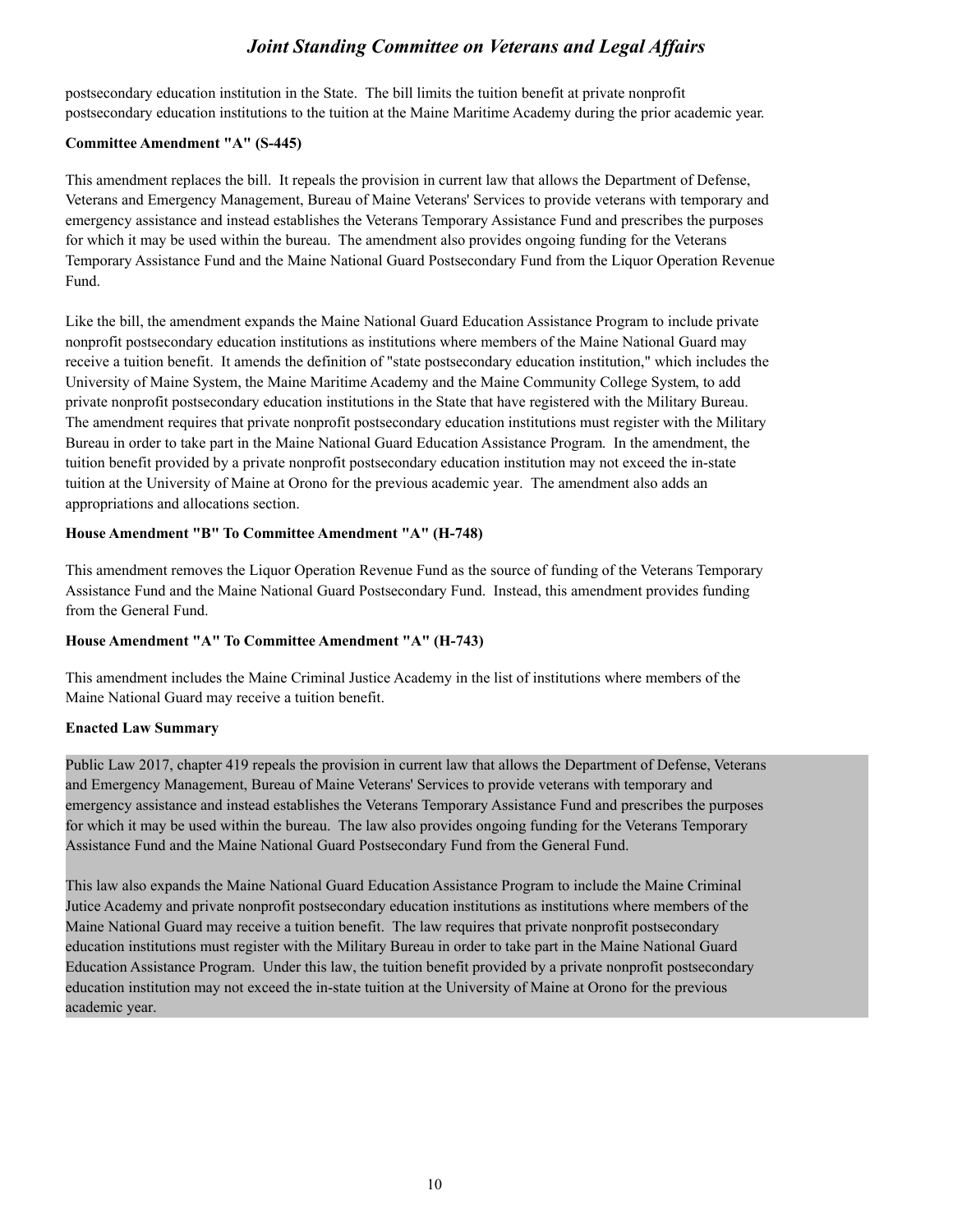## **LD 1738 An Act To Permit the Sale and Consumption of Alcohol in an Area That PUBLIC 337 Is Not Contiguous to Licensed Premises**

| Sponsor(s)            | Committee Report | Amendments Adopted |  |
|-----------------------|------------------|--------------------|--|
| <b>DESCHAMBAULT S</b> | OTP-AM           | S-354              |  |
| <b>HARRINGTON M</b>   |                  |                    |  |

This bill allows the sale of alcohol to persons who are on municipally owned property that is not contiguous to the licensed premises of a person licensed to sell spirits, wine or malt liquor for on-premises consumption as long as certain conditions are met, such as approval by the municipality, the exercise of control over the noncontiguous real estate by the licensee, restricting to employees of the licensee the sale of alcohol and limiting the time during which alcohol may be sold on the noncontiguous real estate. The bill also permits the public to travel between the licensed premises and noncontiguous real estate.

#### **Committee Amendment "A" (S-354)**

This amendment clarifies that noncontiguous real estate near an establishment licensed for the sale of liquor for consumption on the premises that is approved by the Department of Administrative and Financial Services, Bureau of Alcoholic Beverages and Lottery Operations as a proper place for exercise of the licensee's privilege is considered part of the licensed premises. The amendment also clarifies that only an employee of the licensed establishment may transport liquor between the licensed establishment and the noncontiguous real estate.

#### **Enacted Law Summary**

Public Law 2017 chapter 337 authorizes an establishment licensed to sell liquor for consumption on the licensed premises to sell liquor to patrons on property not contiguous to the licensed premises. The noncontiguous property near the establishment must be owned by the municipality where the establishment is licensed and approved by the Department of Administrative and Financial Services, Bureau of Alcoholic Beverages as a proper place for the exercise of the licensee's privilege to sell liquor. The noncontiguous area is considered to be part of the licensed premises. Chapter 337 provides that only an employee of the licensed establishment may transport liquor between the licensed establishment and the noncontiguous real estate. If the space between the licensed establishment and the noncontiguous space is a public way, that space remains accessible to the public.

## **LD 1743 An Act To Increase the Number of Agency Liquor Store Licenses in Veto Sustained Larger Municipalities**

| $S_{\text{ponsor}}(s)$ | Committee Report | <b>Amendments Adopted</b> |  |
|------------------------|------------------|---------------------------|--|
| <b>DION M</b>          | ONTP<br>OTP-AM   | S-382                     |  |

This bill is a concept draft pursuant to Joint Rule 208.

This bill proposes to modify the number of retail liquor licenses allowed in a municipality based on the population of that municipality.

#### **Committee Amendment "A" (S-382)**

This amendment replaces the bill, which is a concept draft. The amendment provides that the Department of Administrative and Financial Services, Bureau of Alcoholic Beverages and Lottery Operations may license up to 11 agency liquor stores in a municipality with a population over 60,000. Under current law, the maximum number of agency liquor stores that may be licensed in a municipality with a population over 45,000 is 10.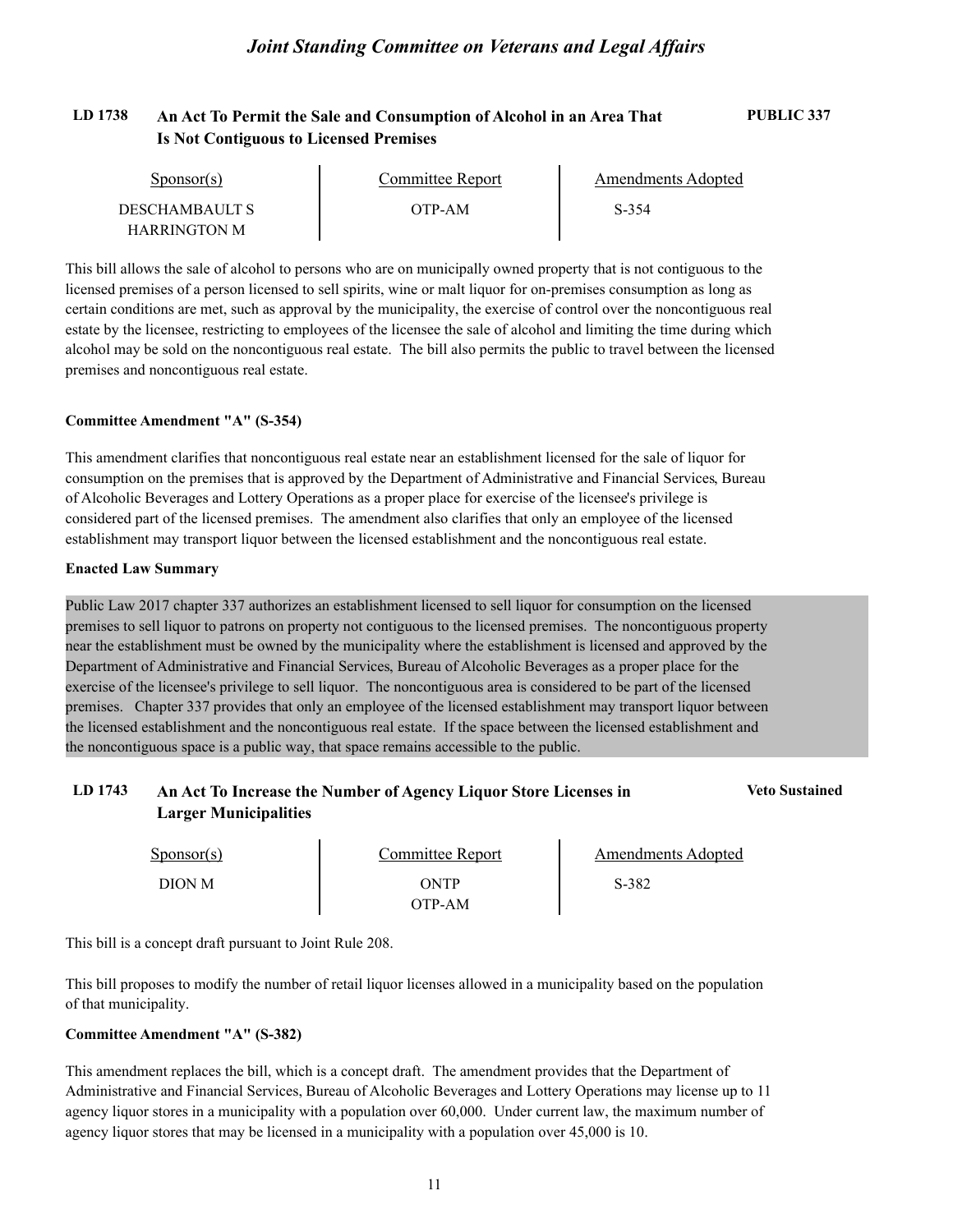#### LD 1780 An Act To Transfer Funds to the Maine Clean Election Fund To Provide **Died On Adjournment Adequate Funding for Maine Clean Election Fund Candidates**

| $S_{\text{DONSOT}}(s)$ | <b>Committee Report</b> | Amendments Adopted |  |
|------------------------|-------------------------|--------------------|--|
|                        | OTP-AM<br>ONTP          | H-665              |  |

This bill was carried over on the Special Appropriations Table from the Second Regular Session to the next special session by joint order S.P. 748.

This bill provides funding to the Maine Clean Election Fund in order to ensure that adequate funds are available to candidates participating in the Maine Clean Election Act.

#### **Committee Amendment "A" (H-665)**

This amendment reduces the appropriation to the Maine Clean Election Fund proposed in the bill from \$1,700,000 to \$700,000.

#### **LD 1786 An Act Regarding Maine's Liquor Laws PUBLIC 347**

| $S_{\text{ponsor}}(s)$ | Committee Report | Amendments Adopted |  |
|------------------------|------------------|--------------------|--|
| LUCHINI L              | OTP-AM           | H-619              |  |

This bill clarifies provisions in existing law authorizing a licensed manufacturer to hold a license for a retail establishment where liquor is consumed on the premises. The bill also repeals a provision that requires the Department of Administrative and Financial Services, Bureau of Alcoholic Beverages and Lottery Operations to establish rules for the separation of areas where the privilege of a liquor license may be exercised from where it may not be exercised.

#### **Committee Amendment "A" (H-619)**

This amendment provides that distilled spirits may be donated to charitable organizations by both in-state and out-of-state manufacturers. It also clarifies how those donations are processed by the State or the State's wholesale liquor provider. This amendment provides that a manufacturer in the State is entitled to have a retail license under the Maine Revised Statutes, Title 28-A, chapter 43 per licensed manufacturing location, either on the premises of the manufacturing facility or at another location. The amendment also clarifies that liquor sold under a retail license issued pursuant to chapter 43 may not be consumed on any part of the premises where patrons are not generally permitted.

#### **Enacted Law Summary**

Public Law 2017 c. 347 amends provisions in the liquor laws authorizing a licensed manufacturer to hold a license for a retail establishment where liquor is consumed on the premises. It clarifies that a manufacturer may also hold a license for an establishment licensed to sell liquor for consumption on the premises, under Title 28-A, Chapter 43 as long as the same person or persons have a controlling interest in both. The Chapter 43 license may be sited at the manufacturing facility location or at another location. It also clarifies that the manufacturing facilitiy and the Chapter 43 establishment may be accessed by the same entrance. It also provides that liquor sold under the Chapter 43 license may not be consumed on any part of the premises where patrons are not generally permitted.

It repeals a provision that requires the Department of Administrative and Financial Services, Bureau of Alcoholic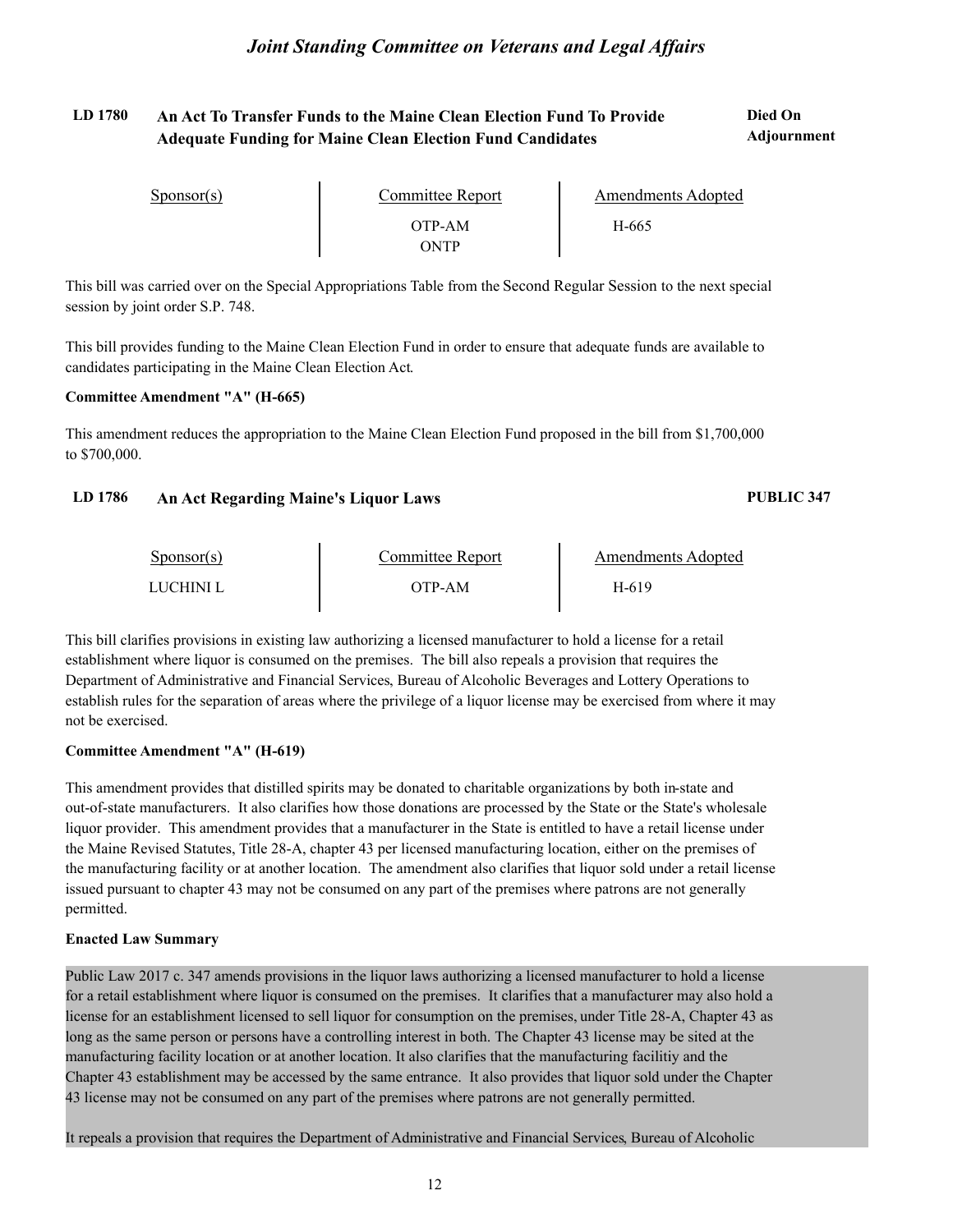Beverages and Lottery Operations to establish rules for the separation of areas where the privilege of a liquor license may be exercised from where it may not be exercised.

Chapter 347 provides that distilled spirits may be donated to charitable organizations by both in-state and out-of-state manufacturers. It also clarifies how those donations are processed by the State or the State's wholesale liquor provider.

## **LD 1802 RESOLVE 37 Resolve, Regarding Legislative Review of Portions of Chapter 3: Maine Clean Election Act and Related Provisions, a Major Substantive Rule of the Commission on Governmental Ethics and Election Practices**

# **EMERGENCY**

Sponsor(s)

Committee Report The Amendments Adopted

OTP

This resolve provides for legislative review of portions of Chapter 3: Maine Clean Election Act and Related Provisions, a major substantive rule of the Commission on Governmental Ethics and Election Practices.

### **Enacted Law Summary**

Resolves 2017 chapter 37 authorizes the final adoption of major substantive rules provisionally adopted by the Commisison on Governmental Ethics and Election Practices governing the Maine Clean Election Act.

Resolves 2017 chapter 37 was finally passed as an emergency measure effective April 1, 2018.

#### **LD 1803 RESOLVE 45 Resolve, Regarding Legislative Review of Chapter 28: Advanced EMERGENCY Deposit Wagering, a Major Substantive Rule of the Gambling Control Board**

Sponsor(s) OTP Committee Report The Amendments Adopted

This resolve provides for legislative review of Chapter 28: Advanced Deposit Wagering, a major substantive rule of the Gambling Control Board.

#### **Enacted Law Summary**

Resolves 2017 chapter 45 authorize the final adoption of major substantive rules provisionally adopted by the Department of Public Safety, Gambling Control Unit governing advance deposit wagering on horse races.

Resolves 2017, chapter 45 was finally passed as an emergency measure effective April 10, 2018.

| LD 1837 | An Act To Allow Cash Prizes for Certain Raffles Conducted by | PUBLIC 365       |
|---------|--------------------------------------------------------------|------------------|
|         | <b>Charitable Organizations</b>                              | <b>EMERGENCY</b> |

| $S_{\text{PON}(\text{S})}$ | Committee Report | Amendments Adopted |  |
|----------------------------|------------------|--------------------|--|
| <b>KATZ R</b><br>LUCHINI L | OTP-AM           | S-378              |  |

Current law allows an eligible organization that has registered with the Gambling Control Unit within the Department of Public Safety to conduct one raffle in a 12-month period awarding noncash prizes up to \$75,000 in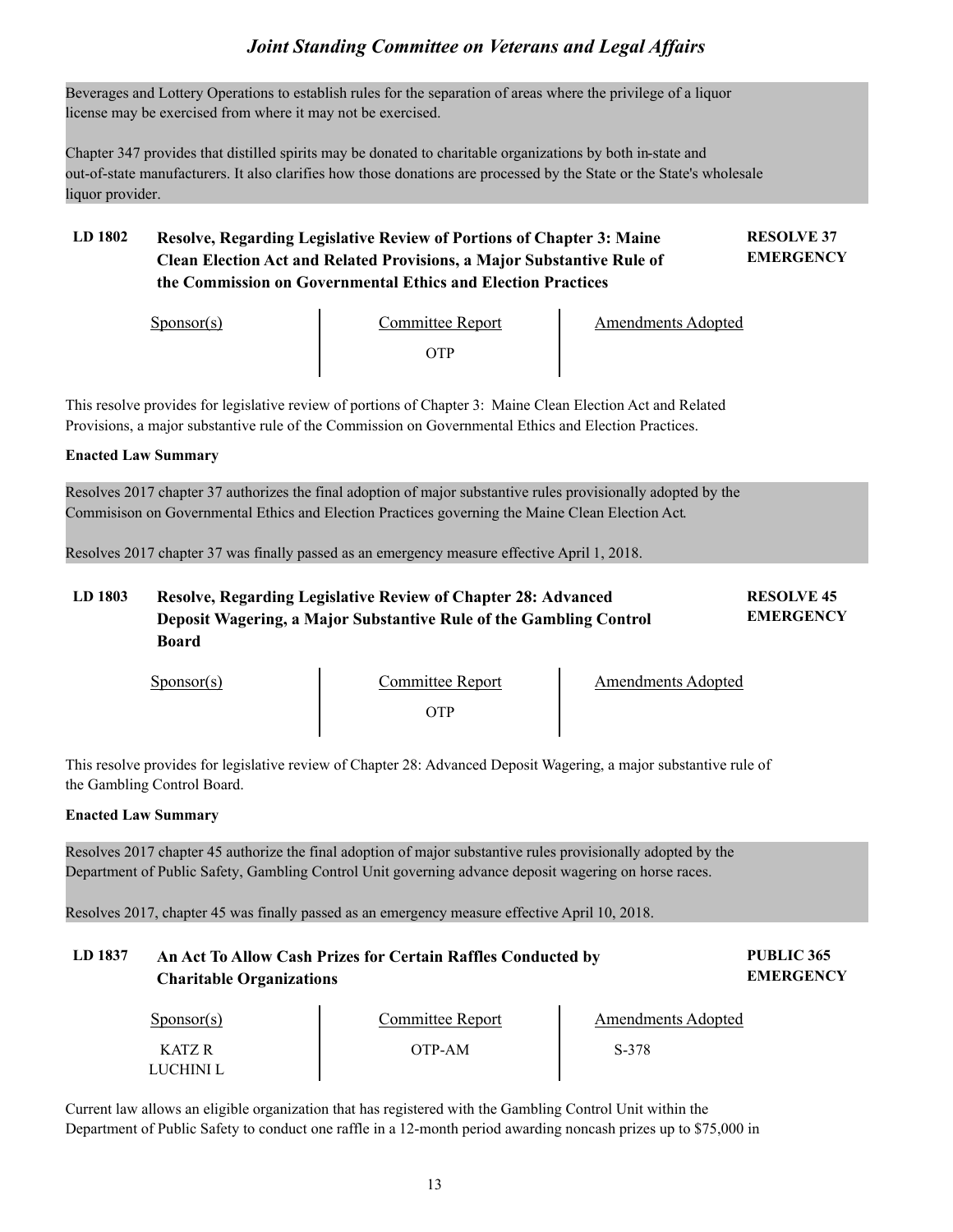value. This bill allows that raffle to include total cash prizes not exceeding \$20,000 with no more than one \$10,000 prize for the holder of a winning chance.

#### **Committee Amendment "A" (S-378)**

Current law states that a person or an organization is not required to register with the Gambling Control Unit when conducting a raffle with a prize of \$1,000 or less. This amendment adds provisions to the bill amending the law to increase that prize amount to \$2,500. The amendment also adds an emergency preamble and an emergency clause to the bill.

#### **Enacted Law Summary**

Public Law 2017, chapter 365 amends a provision of the laws governing games of chance which allows an eligible organization registered with the Gambling Control Unit to conduct one raffle in a 12-month period awarding noncash prizes up to \$75,000 in value. Chapter 365 allows that raffle to include total cash prizes not exceeding \$20,000 with no more than one \$10,000 prize for the holder of a winning chance.

Chapter 365 increases the threshold prize amount which requires an organization conducting a raffle to register with the Gambling Control Unit from an amount greater than \$1,000 to \$2,500.

Public Law 2017, chapter 365 was enacted as an emergency measure effective April 8, 2018.

## **LD 1846 An Act To Require the Provision of Photographic Identification by INDEF PP Voters**

Amendments Adopted

| $S_{\text{ponsor}}(s)$ | Committee Report |
|------------------------|------------------|
| <b>FARRIN R</b>        |                  |
| WHITTEMORE R           |                  |

This bill was not referred to committee.

This bill requires that a voter provide proof of identity with photographic identification for the purpose of voting. The bill specifies the types of photographic identification that may be used to verify the identity of a voter. It provides that a person who does not present photographic identification may cast a provisional ballot and establishes the process for provisional voting. Under this process, if the person can verify the person's identity to the municipal clerk, deputy clerk or warden or an election clerk within three business days after the election by presenting acceptable photographic identification, the ballot will be cast as a regular ballot. The bill provides that, through the general election of 2018, a person who does not present acceptable photographic identification but is known to a municipal clerk, registrar or election official at the voting place may cast a regular ballot upon submission of an affidavit by the municipal clerk, registrar or election official attesting to the person's identity. The bill requires that provisional ballots must be retained in tamper-proof containers separately from provisional ballot affidavits and the provisional ballot log and that rejected provisional ballots, provisional ballot logs and provisional ballot affidavits must be retained in the same manner as regular ballots and election materials. Finally, the bill requires the Secretary of State to provide, without a fee, nondriver identification cards to eligible persons who do not have another form of acceptable photographic identification to verify identity for the purpose of voting.

#### **LD 1865 An Act To Increase Transparency in the Direct Initiative Process PUBLIC 418**

| $S_{\text{PON}(\text{S})}$ | Committee Report | Amendments Adopted |  |
|----------------------------|------------------|--------------------|--|
| LUCHINI L                  | OTP-AM           | H-714              |  |
|                            | <b>DNTP</b>      |                    |  |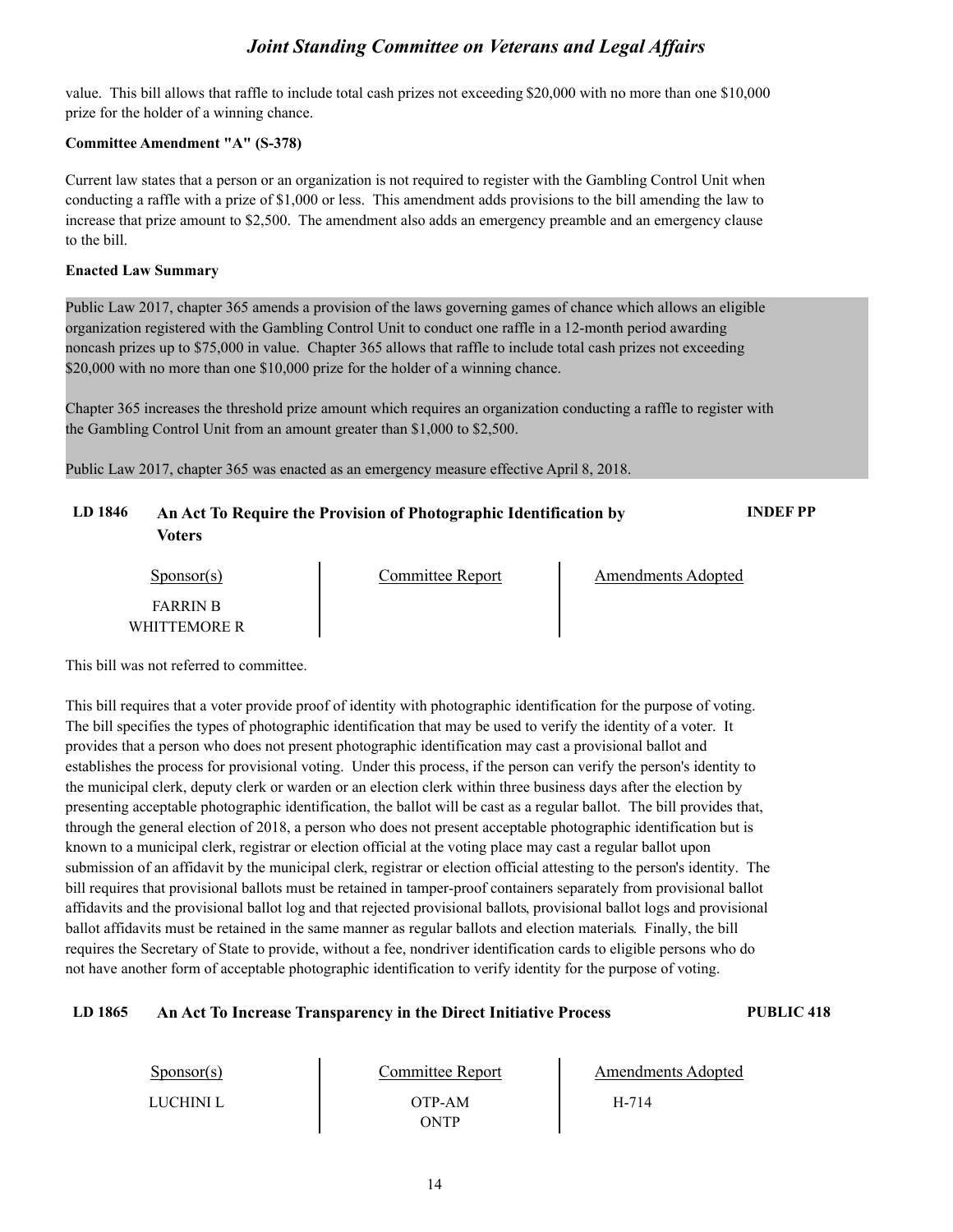This bill was carried over from the Second Regular Session to the next special session by joint order S.P. 748.

The bill changes the requirements regarding the statements the Secretary of State must include on petitions used for the collection of signatures for a direct initiative. If the circulator of a petition is being paid to circulate the petition, that petition must include, on each page intended for voter signatures, a statement under the circulator's name that the circulator is being paid. The bill also states that a notary public or other person generally authorized to administer oaths or affirmations is not considered authorized to administer oaths or affirmations to a petition circulator if the notary public or person is also providing services to initiate that petition or promote the measure for which the petition is being circulated. It also provides that a notary public has a conflict of interest if the notary public provides services, other than notarial acts, to a campaign for a direct initiative or people's veto referendum and also administers an oath to a circulator who is collecting signatures for that same direct initiative or people's veto referendum. The bill requires financial reports from major contributors to a direct initiative or people's veto referendum campaign. A major contributor is an entity, other than an individual, that makes contributions aggregating more than \$100,000 in a calendar year to a ballot committee or political action committee for the purpose of initiating or influencing a direct initiative or people's veto referendum. The report must disclose the name and purpose of the organization making the contribution, the amount and date of each contribution, the five largest sources of income in the year prior to filing the report, whether the organization has received contributions for the purposes of influencing a direct initiative or people's veto referendum, if the organization is a tax-exempt organization and if the organization has filed campaign finance reports in other jurisdictions in the past 12 months.

#### **Committee Amendment "A" (H-714)**

This amendment is the majority report of the committee. It removes the provisions in the bill requiring an additional statement on a petition for a direct initiative of legislation indicating if the circulator is being paid to solicit signatures. The amendment clarifies the definition of "major contributor." It provides that a person, other than an individual, becomes a major contributor upon making one or more contributions aggregating \$100,000 or more to a ballot question committee or political action committee to influence any one direct initiative campaign or any one people's veto referendum campaign. The amendment also changes the date by which a major contributor must file a report. Under the bill, the report is due at the same time as the recipient committee's October quarterly report. The amendment provides that the major contributor files a report on or before the next regularly scheduled filing deadline after the major contributor receives notice of the reporting requirement. Under the bill, a major contributor is required to report the five largest sources of funds received by the major contributor during the 12 months prior to submitting the report. The amendment provides that the report must identify the five largest sources of funds received by the major contributor during the period six months before the first contribution is made to the direct initiative or people's veto campaign through the date the report is filed. Finally, the amendment provides that a major contributor is not required to identify a source of funds if that source restricted the use of those funds to purposes that are unrelated to a direct initiative or people's veto campaign. The bill allows for this exception to be governed by rules to be adopted by the Commission on Governmental Ethics and Election Practices.

#### **Enacted Law Summary**

Public Law 2017, Chapter 418 modifies the law governing the direct initiative and people's veto referendum processes.

Chapter 418 replaces current law limiting who may notarize or certify a petition to initiate the direct initiative or people's veto referendum. Current law provides that a notary public or other authorized person is prohibited from notarizing or certifying a petition if employed or compensated by a petition organization for any purpose other than notarial acts; if providing services or offering assistance to a ballot question committee established to influence the ballot measure for which the petitions are being circulated or employed by or receiving compensation from such a ballot question committee for any purpose other than notarial acts; or if a treasurer, principal officer, primary fundraiser or primary decision maker to a ballot question committee established to influence the ballot measure for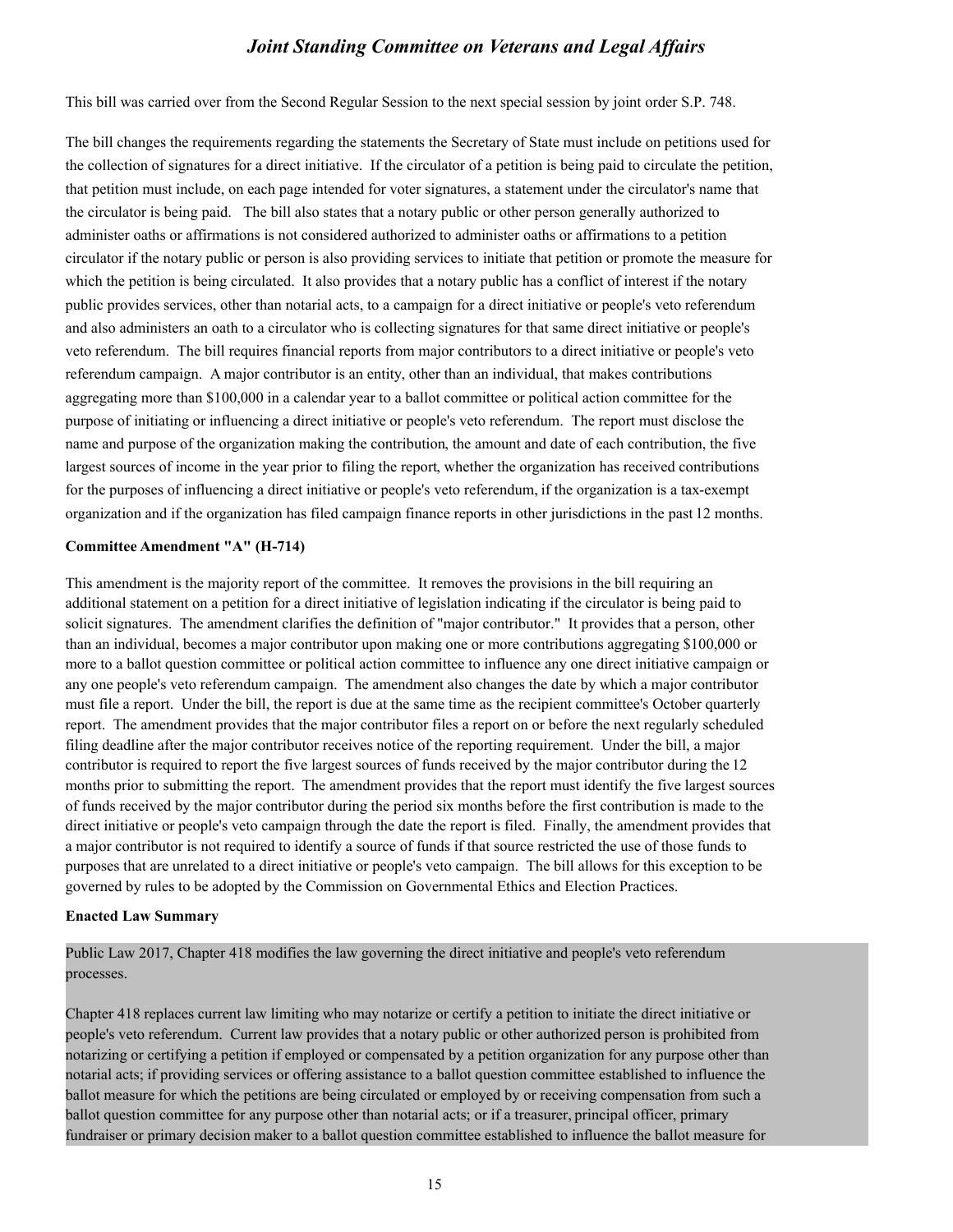which petitions are being circulated. Chapter 418 provides instead that that it is a conflict of interest for a notary public to administer an oath or affirmation to a circulator of a petition for a direct initiative or people's veto referendum if the notary public also provides other services to initiate or promote the direct initiative or people's veto referendum. It also prohibits a notary public or other authorized person from administering an oath or affirmation to the circulator of a petition to initiate the direct initiative or people's veto referendum if the notary public or other authorized person is providing any other services, regardless of compensation, to initiate the direct initiative or people's veto referendum or providing other services, regardless of compensation, to promote the direct initiative or people's veto referendum.

Chapter 418 also creates certain reporting requirements for contributions made by a major contributor to a ballot question committee or political action committee for the purpose of initiating or influencing a people's veto referendum campaign or a direct initiative campaign. It defines a "major contributor" as a person, other than an individual, that makes one or more contributions aggregating in excess of \$100,000. It also requires the recipient committee to notify a major contributor of the reporting requirement. Chapter 418 provides for certain civil penalties for a major contributor that does not file a timely report.

### LD 1912 An Act To Prohibit Campaign Fund-raising at the Voting Place **Died On**

**Adjournment**

Sponsor(s)

Sponsor(s) Committee Report<br>PARRY W

Amendments Adopted

This bill was not referred to committee.

This bill prohibits collection or solicitation by any person of campaign contributions related to a political organization, candidate for elected office or proposition submitted to voters on public property within 250 feet of the entrance to the voting place as well as within the voting place itself.

#### LD 1926 RESOLUTION, Proposing an Amendment to the Constitution of Maine **Died On Adjournment To Specify the Qualifications of Electors**

| $S_{\text{DONSOT}}(s)$ | <b>Committee Report</b> | Amendments Adopted |  |
|------------------------|-------------------------|--------------------|--|
| BRAKEY E               |                         |                    |  |

This resolution proposes to amend the Constitution of Maine to specify that only a person who is a citizen of the United States may vote in a state, county or municipal or other local election.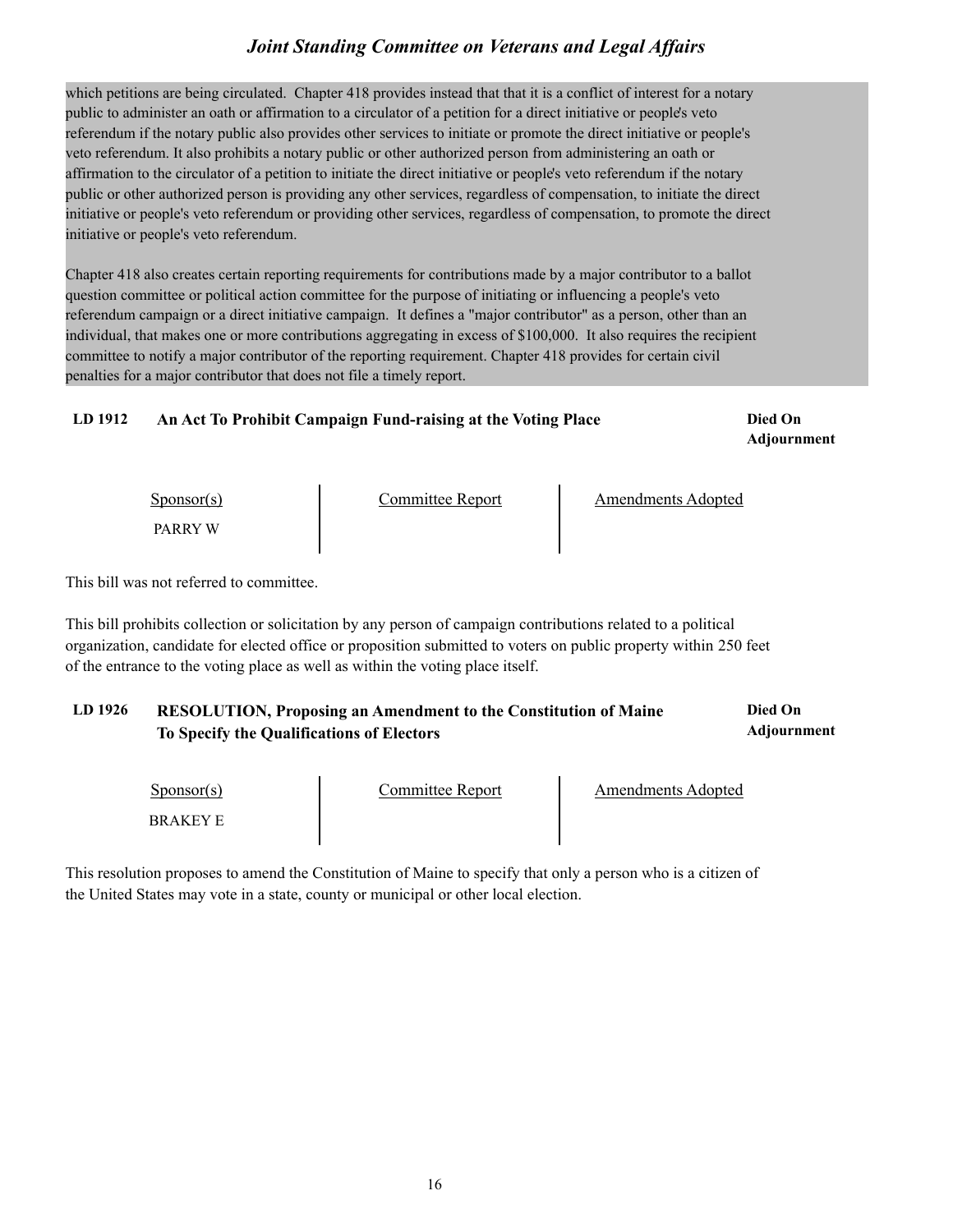## **SUBJECT INDEX**

## *Alcoholic Beverages*

| <b>Enacted</b>     |                                                                                                                                                                                                                 |                                       |
|--------------------|-----------------------------------------------------------------------------------------------------------------------------------------------------------------------------------------------------------------|---------------------------------------|
| LD 1693            | An Act To Clarify the Law Governing the Separation of a Class A Restaurant and an Off-<br>premises Retail Licensee Located on the Same Premises                                                                 | PUBLIC 324                            |
| LD 1725            | An Act To Ensure Stability for Certain Holders of Liquor Licenses                                                                                                                                               | PUBLIC 341                            |
| LD 1738            | An Act To Permit the Sale and Consumption of Alcohol in an Area That Is Not<br>Contiguous to Licensed Premises                                                                                                  | PUBLIC 337                            |
| LD 1786            | An Act Regarding Maine's Liquor Laws                                                                                                                                                                            | PUBLIC 347                            |
| <b>Not Enacted</b> |                                                                                                                                                                                                                 |                                       |
| LD 85              | An Act Regarding Public Service Berthing Vessels Licensed for the Sale of Liquor                                                                                                                                | Died On<br>Adjournment                |
| LD 1743            | An Act To Increase the Number of Agency Liquor Store Licenses in Larger Municipalities                                                                                                                          | Veto Sustained                        |
|                    | <b>Beano and Games of Chance</b>                                                                                                                                                                                |                                       |
| <b>Enacted</b>     |                                                                                                                                                                                                                 |                                       |
| LD 1837            | An Act To Allow Cash Prizes for Certain Raffles Conducted by Charitable Organizations                                                                                                                           | PUBLIC 365<br><b>EMERGENCY</b>        |
|                    | <b>Campaign Finance and Maine Clean Election Act</b>                                                                                                                                                            |                                       |
| <b>Enacted</b>     |                                                                                                                                                                                                                 |                                       |
| LD 1802            | Resolve, Regarding Legislative Review of Portions of Chapter 3: Maine Clean Election<br>Act and Related Provisions, a Major Substantive Rule of the Commission on<br>Governmental Ethics and Election Practices | <b>RESOLVE 37</b><br><b>EMERGENCY</b> |
| <b>Not Enacted</b> |                                                                                                                                                                                                                 |                                       |
| LD 1780            | An Act To Transfer Funds to the Maine Clean Election Fund To Provide Adequate<br>Funding for Maine Clean Election Fund Candidates                                                                               | Died On<br>Adjournment                |
|                    | <b>Campaign Practices</b>                                                                                                                                                                                       |                                       |
| <b>Not Enacted</b> |                                                                                                                                                                                                                 |                                       |
| LD 1912            | An Act To Prohibit Campaign Fund-raising at the Voting Place                                                                                                                                                    | Died On<br>Adjournment                |
|                    | <b>Casino Gaming</b>                                                                                                                                                                                            |                                       |
| <b>Not Enacted</b> |                                                                                                                                                                                                                 |                                       |
| LD 1201            | An Act To Authorize Tribal Gaming                                                                                                                                                                               | Died Between<br>Houses                |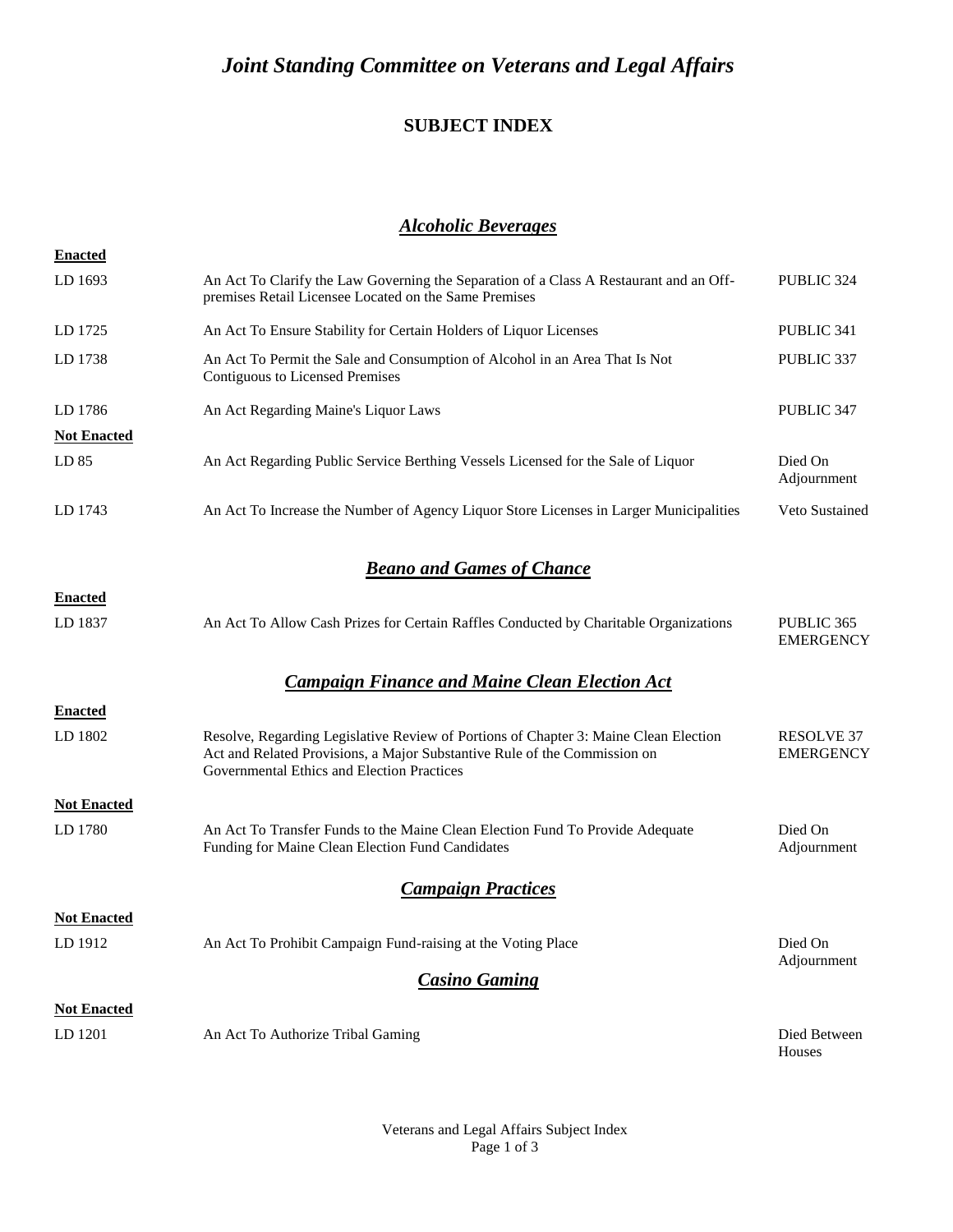| LD 1568                     | An Act To Require That Principals of Corporations Remain the Same for a Specified<br>Number of Years for the Corporation To Be Eligible for a Casino License                                               | Died On<br>Adjournment                |  |  |
|-----------------------------|------------------------------------------------------------------------------------------------------------------------------------------------------------------------------------------------------------|---------------------------------------|--|--|
| LD 1590                     | An Act Authorizing the Aroostook Band of Micmacs and the Houlton Band of Maliseet<br>Indians To Benefit from the Operation of an Existing Casino                                                           | Majority (ONTP)<br>Report             |  |  |
|                             | <b>Claims Against the State</b>                                                                                                                                                                            |                                       |  |  |
| <b>Not Enacted</b>          |                                                                                                                                                                                                            |                                       |  |  |
| LD 1554                     | Resolve, Authorizing Claire Dean Perry and the Estate of William Dean To Bring Suit<br>Against the Surety Obtained by the Department of Health and Human Services in Its<br>Capacity as Public Conservator | Veto Sustained                        |  |  |
|                             | <b>Elections</b>                                                                                                                                                                                           |                                       |  |  |
| <b>Not Enacted</b>          |                                                                                                                                                                                                            |                                       |  |  |
| LD 1726                     | An Act To Amend the Laws Governing Elections                                                                                                                                                               | Died Between<br>Houses                |  |  |
| LD 1926                     | RESOLUTION, Proposing an Amendment to the Constitution of Maine To Specify the<br>Qualifications of Electors                                                                                               | Died On<br>Adjournment                |  |  |
|                             | <b>Harness Racing and Off-track Betting</b>                                                                                                                                                                |                                       |  |  |
| <b>Enacted</b>              |                                                                                                                                                                                                            |                                       |  |  |
| LD 1803                     | Resolve, Regarding Legislative Review of Chapter 28: Advanced Deposit Wagering, a<br>Major Substantive Rule of the Gambling Control Board                                                                  | <b>RESOLVE 45</b><br><b>EMERGENCY</b> |  |  |
|                             | <b>Initiatives and Referenda</b>                                                                                                                                                                           |                                       |  |  |
| <b>Enacted</b>              |                                                                                                                                                                                                            |                                       |  |  |
| LD 1865                     | An Act To Increase Transparency in the Direct Initiative Process                                                                                                                                           | PUBLIC <sub>418</sub>                 |  |  |
| <b>Not Enacted</b>          |                                                                                                                                                                                                            |                                       |  |  |
| LD 31                       | RESOLUTION, Proposing an Amendment to the Constitution of Maine To Require That<br>Signatures on a Direct Initiative of Legislation Come from Each Congressional District                                  | Died Between<br>Houses                |  |  |
| <b>Maine National Guard</b> |                                                                                                                                                                                                            |                                       |  |  |

## **Enacted**

LD 1736 An Act To Broaden Educational Opportunities to Members of the Maine National Guard and Provide Financial Assistance to Veterans PUBLIC 419